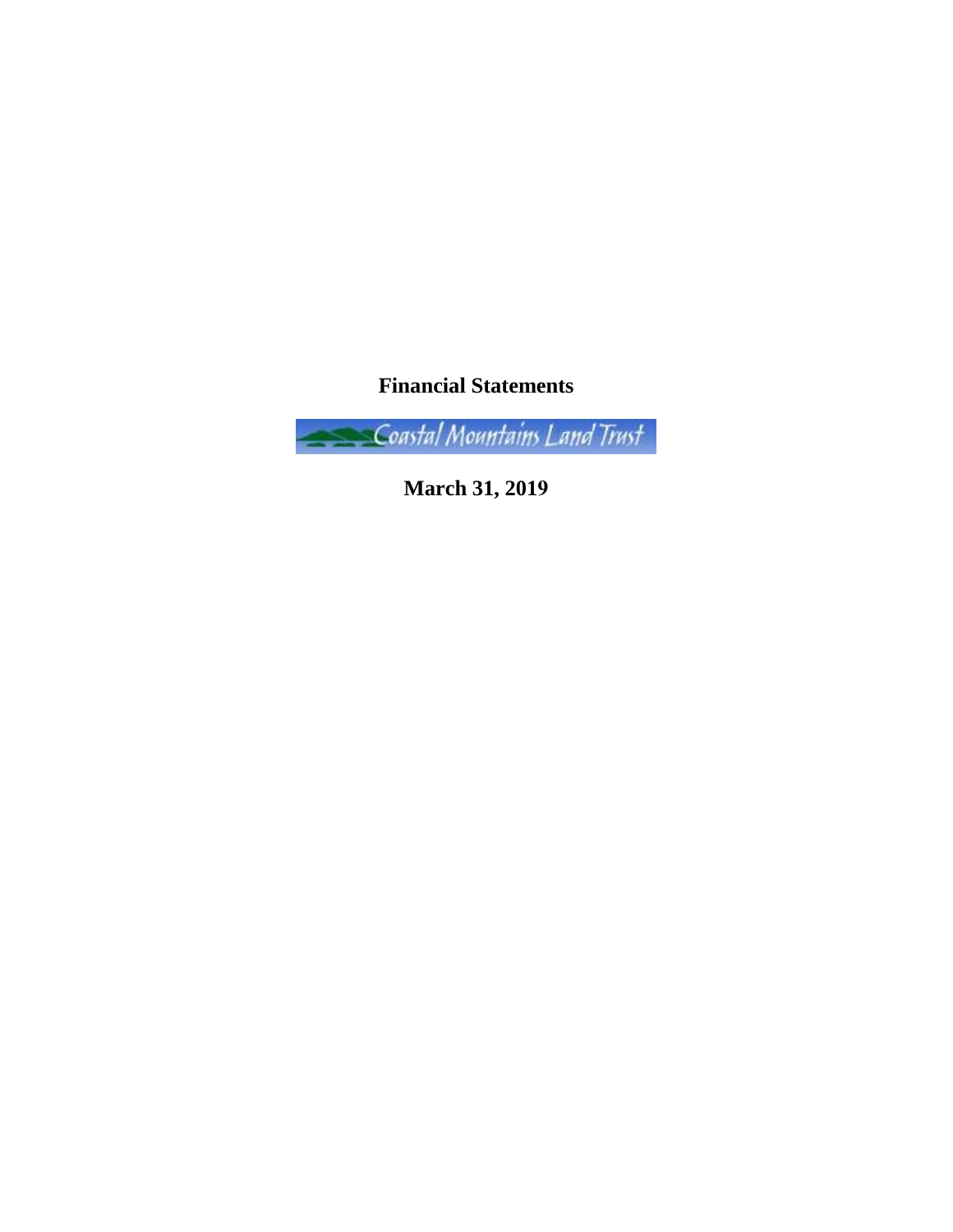## **Contents**

# **Coastal Mountains Land Trust**

**March 31, 2019**

Financial Statements: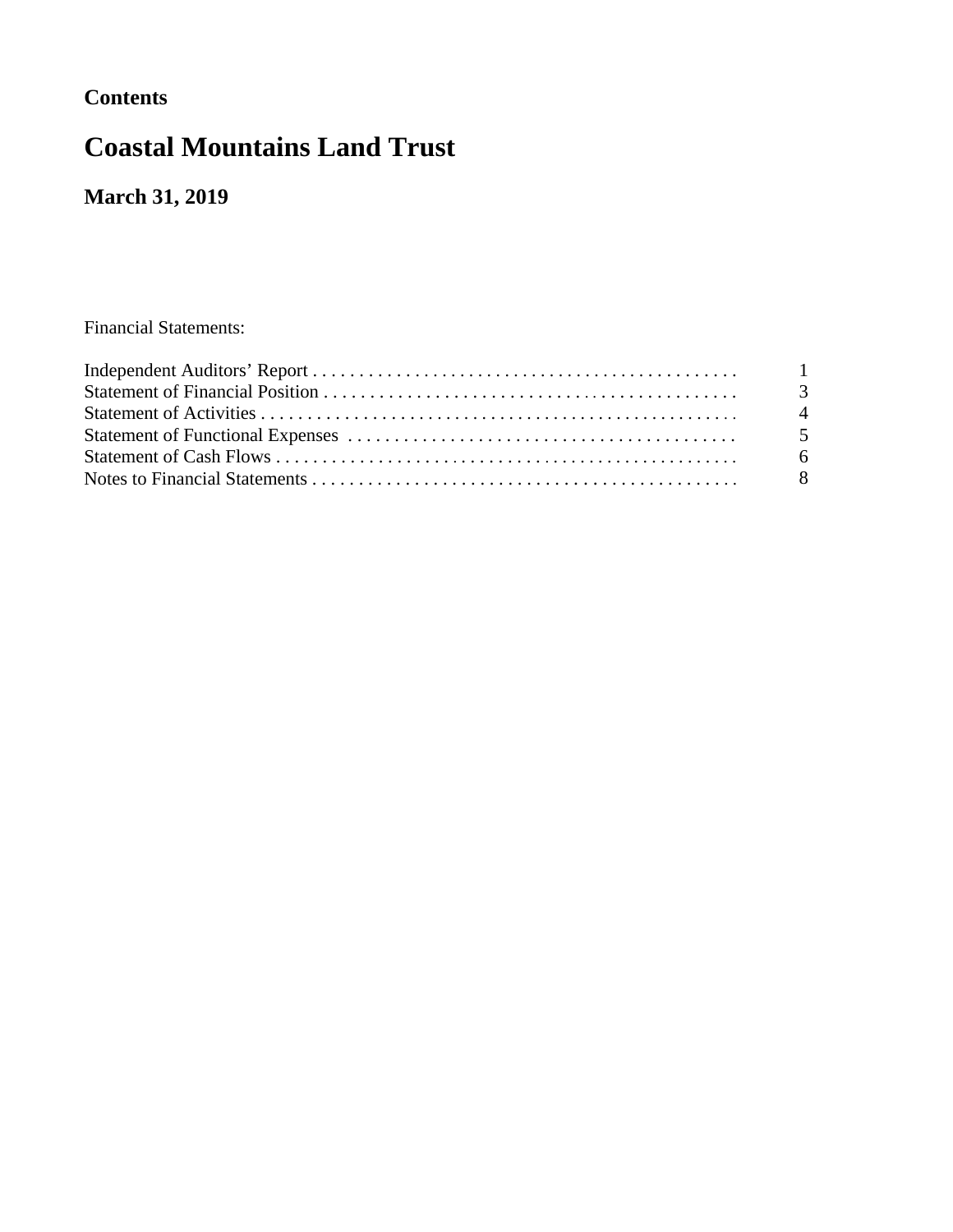

## **Independent Auditors' Report**

#### **To the Board of Directors Coastal Mountains Land Trust Camden, Maine**

We have audited the accompanying financial statements of Coastal Mountains Land Trust (a nonprofit organization), which comprise the statement of financial position as of March 31, 2019, and the related statements of activities, functional expenses, and cash flows for the year then ended, and the related notes to the financial statements.

#### **Management's Responsibility for the Financial Statements**

Management is responsible for the preparation and fair presentation of these financial statements in accordance with accounting principles generally accepted in the United States of America; this includes the design, implementation, and maintenance of internal control relevant to the preparation and fair presentation of financial statements that are free from material misstatement, whether due to fraud or error.

#### **Auditors' Responsibility**

Our responsibility is to express an opinion on these financial statements based on our audit. We conducted our audit in accordance with auditing standards generally accepted in the United States of America. Those standards require that we plan and perform the audit to obtain reasonable assurance about whether the financial statements are free from material misstatement.

An audit involves performing procedures to obtain audit evidence about the amounts and disclosures in the financial statements. The procedures selected depend on the auditor's judgment, including the assessment of the risks of material misstatement of the financial statements, whether due to fraud or error. In making those risk assessments, the auditor considers internal control relevant to the entity's preparation and fair presentation of the financial statements in order to design audit procedures that are appropriate in the circumstances, but not for the purpose of expressing an opinion on the effectiveness of the entity's internal control. Accordingly, we express no such opinion. An audit also includes evaluating the appropriateness of accounting policies used and the reasonableness of significant accounting estimates made by management, as well as evaluating the overall presentation of the financial statements.

We believe that the audit evidence we have obtained is sufficient and appropriate to provide a basis for our audit opinion.

1

130 Middle Street, Portland, ME 04101 | p 207.775.3496 | f 207.775.0176 | **PURDYPOWERS.COM**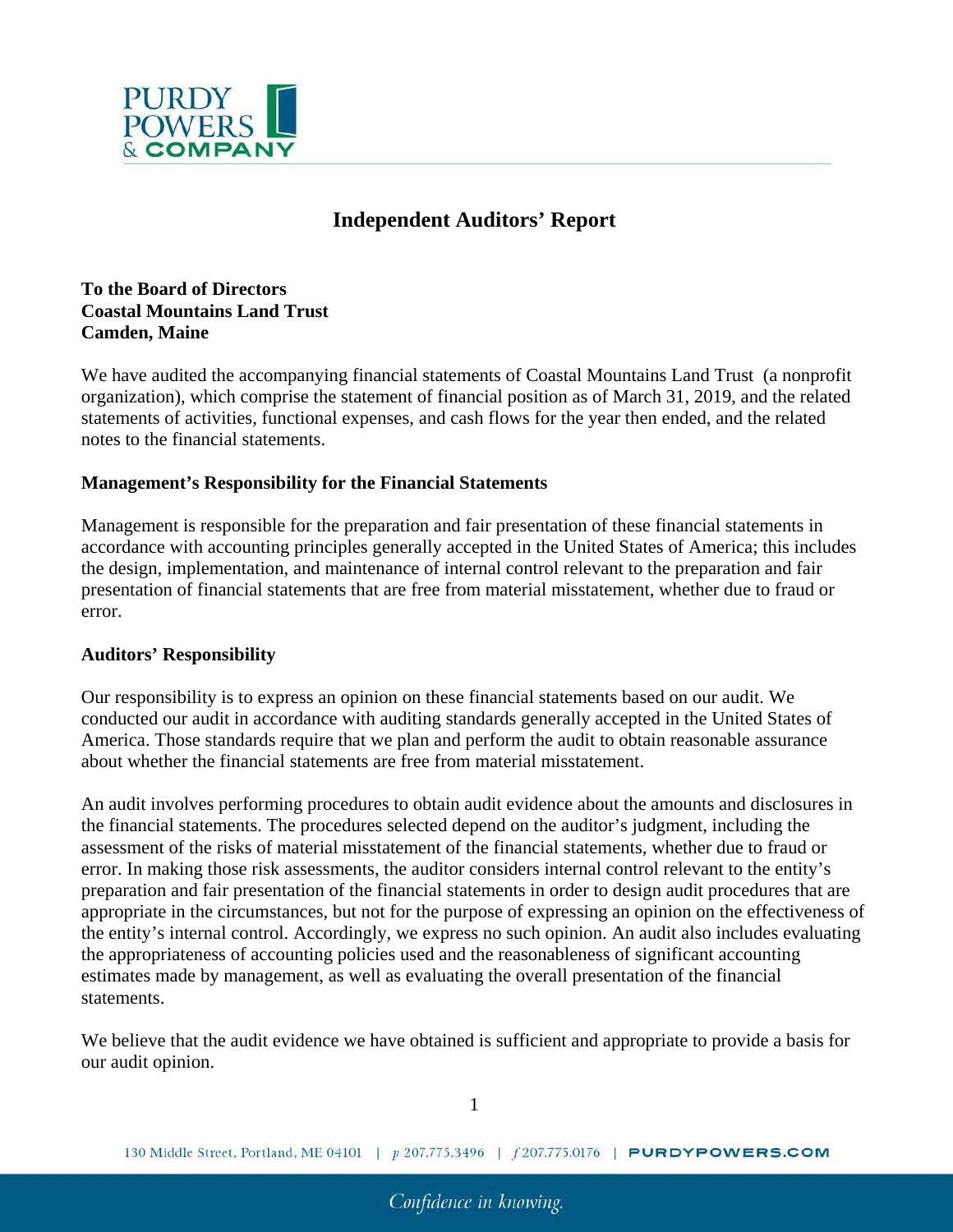#### **Opinion**

In our opinion, the financial statements referred to above present fairly, in all material respects, the financial position of Coastal Mountains Land Trust as of March 31, 2019, and the changes in its net assets and its cash flows for the year then ended in accordance with accounting principles generally accepted in the United States of America.

#### **Report on Summarized Comparative Information**

We have previously audited the Coastal Mountains Land Trust's 2018 financial statements, and we expressed an unmodified audit opinion on those audited financial statements in our report dated June 18, 2018. In our opinion, the summarized comparative information presented herein as of and for the year ended March 31, 2018, is consistent, in all material respects, with the audited financial statements from which is has been derived.

 $P$ urdy Powns & Company Professional Association

**Portland, Maine June 14, 2019**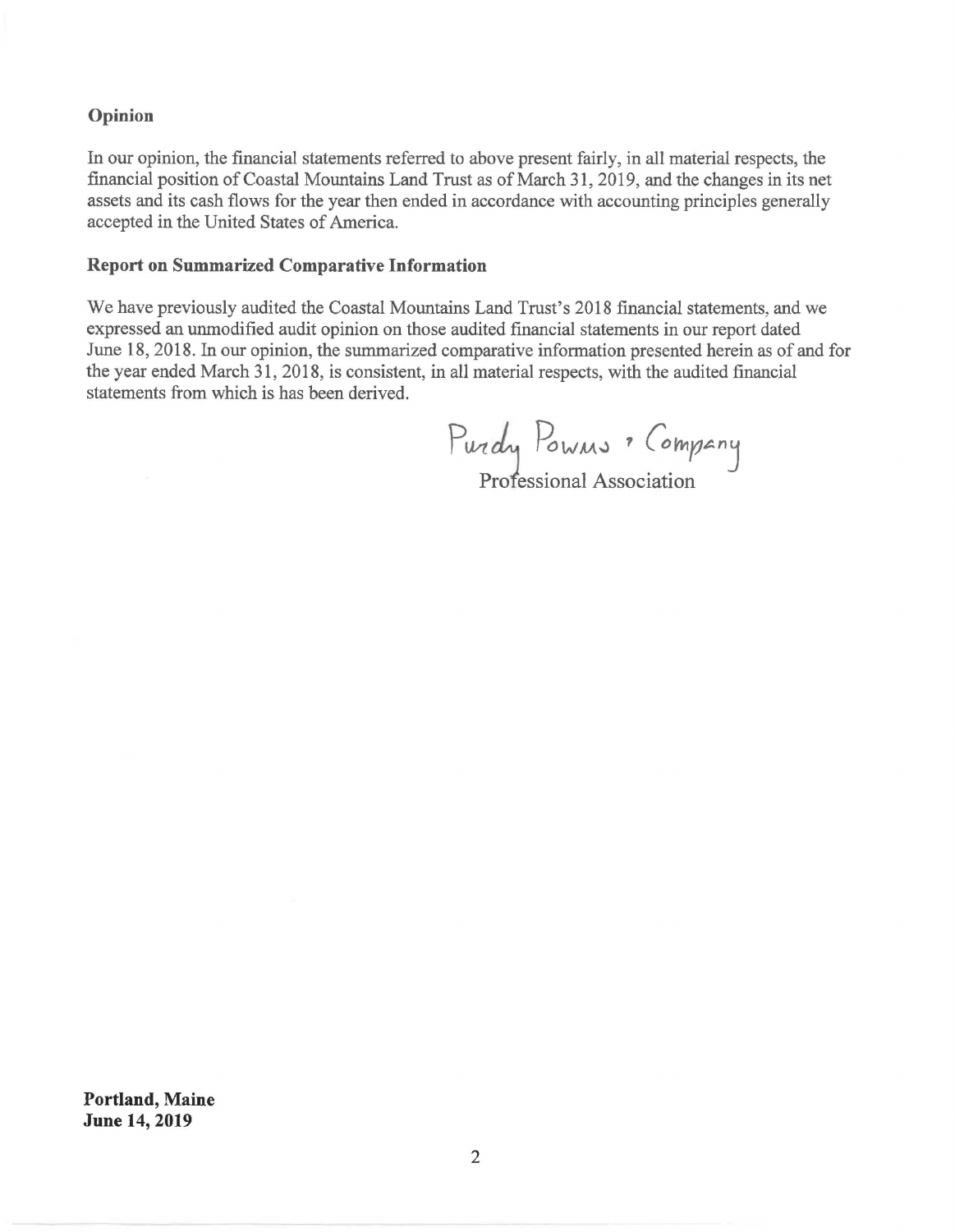## **Statement of Financial Position**

# **Coastal Mountains Land Trust**

## **As of March 31, 2019**

### **(with comparative totals for March 31, 2018)**

|                                                         |    | <u>2019</u> |               | <u>2018</u> |
|---------------------------------------------------------|----|-------------|---------------|-------------|
| <b>Current Assets</b>                                   |    |             |               |             |
| Cash and cash equivalents                               | \$ | 77,576      | \$            | 121,823     |
| Investments                                             |    | 307,245     |               | 177,154     |
| Current portion of pledges receivable                   |    | 142,123     |               | 210,582     |
| Grants receivable                                       |    | 120,000     |               |             |
| Deposits                                                |    | 30,000      |               | 110,000     |
| Prepaid expenses                                        |    | 5,938       |               | 5,333       |
| <b>Total Current Assets</b>                             |    | 682,882     |               | 624,892     |
| Property and Equipment, net of accumulated depreciation |    | 691,789     |               | 664,606     |
| <b>Other Assets</b>                                     |    |             |               |             |
| Cash restricted by donors for property acquisition      |    | 726,681     |               | 1,551,536   |
| Cash restricted by donors for stewardship               |    | 80,957      |               | 48,844      |
| Cash restricted by donors for reserves                  |    | 201,672     |               |             |
| Pledges receivable, net of current portion              |    | 35,000      |               | 141,218     |
| <b>Restricted investments</b>                           |    | 2,317,509   |               | 2,474,677   |
| Split-interest agreements                               |    | 331,042     |               | 350,286     |
| Conserved fee title property                            |    | 1,325,994   |               | 1,290,644   |
| <b>Total Other Assets</b>                               |    | 5,018,855   |               | 5,857,205   |
| <b>Total Assets</b> <u>§</u>                            |    | 6,393,526   | S             | 7,146,703   |
| <b>Current Liabilities</b>                              |    |             |               |             |
| Accounts payable and accrued liabilities                | \$ | 17,262      | $\mathcal{S}$ | 8,266       |
| Short-term notes payable                                |    | 200,000     |               | 63,824      |
| <b>Total Current Liabilities</b>                        |    | 217,262     |               | 72,090      |
| <b>Net Assets</b>                                       |    |             |               |             |
| Without donor restrictions                              |    | 2,179,975   |               | 2,051,527   |
| With donor restrictions                                 |    | 3,996,289   |               | 5,023,086   |
| <b>Total Net Assets</b>                                 |    | 6,176,264   |               | 7,074,613   |
| <b>Total Liabilities and Net Assets</b>                 | -S | 6,393,526   | \$            | 7,146,703   |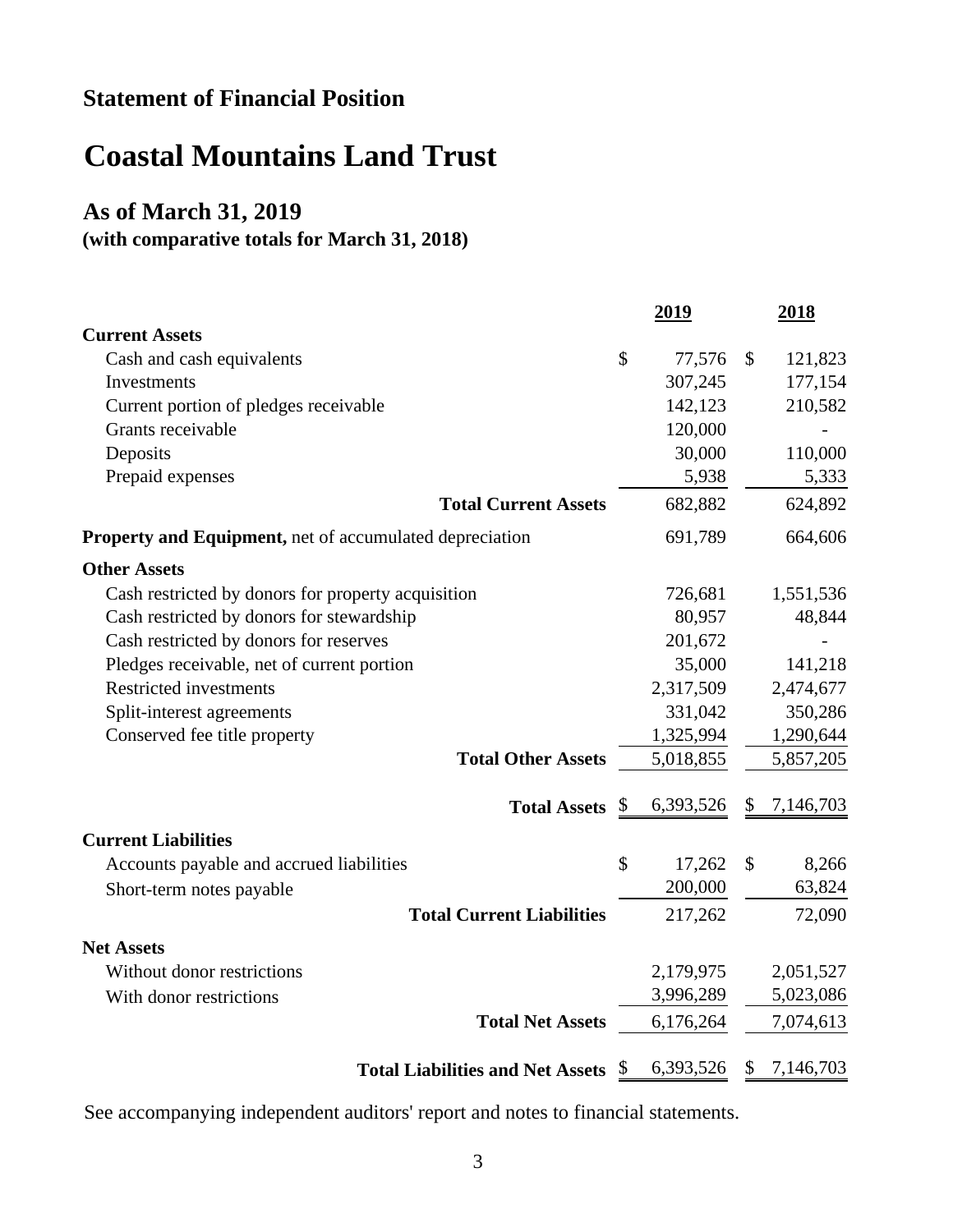# **Statement of Activities**

# **Coastal Mountains Land Trust**

## **For the Year Ended March 31, 2019 (with comparative totals for March 31, 2018)**

|                                          | 2019 |                      |    |              |               |             |    | 2018      |
|------------------------------------------|------|----------------------|----|--------------|---------------|-------------|----|-----------|
|                                          |      | <b>Without Donor</b> |    | With Donor   |               |             |    |           |
|                                          |      | Restrictions         |    | Restrictions |               | Total       |    | Total     |
| <b>Revenues</b>                          |      |                      |    |              |               |             |    |           |
| Contributions and support                | \$   | 489,886              | \$ | 484,766      | S.            | 974,652     | \$ | 1,188,029 |
| Special events                           |      | 1,848                |    |              |               | 1,848       |    | 23,941    |
| Beech Hill Farm income                   |      | 15,670               |    |              |               | 15,670      |    | 24,348    |
| Grants and contracts                     |      | 62,200               |    | 474,000      |               | 536,200     |    | 125,000   |
| Miscellaneous income                     |      | 1,391                |    |              |               | 1,391       |    | 1,665     |
| Investment income                        |      | 774                  |    | 61,774       |               | 62,548      |    | 64,001    |
| Contributions of property                |      |                      |    | 254,144      |               | 254,144     |    | 437,440   |
| In-kind contributions                    |      | 20,333               |    |              |               | 20,333      |    | 10,248    |
| Net assets released from restrictions    |      | 2,096,612            |    | (2,096,612)  |               |             |    |           |
| <b>Total Revenues</b>                    |      | 2,688,714            |    | (821, 928)   |               | 1,866,786   |    | 1,874,672 |
| <b>Expenses</b>                          |      |                      |    |              |               |             |    |           |
| Program services                         |      |                      |    |              |               |             |    |           |
| Land acquisiton                          |      | 174,197              |    |              |               | 174,197     |    | 159,642   |
| Impairment of land                       |      | 130,108              |    | 234,931      |               | 365,039     |    | 565,388   |
| Purchase of easement                     |      | 1,875,000            |    |              |               | 1,875,000   |    |           |
| Outreach                                 |      | 67,374               |    |              |               | 67,374      |    | 68,701    |
| Stewardship                              |      | 171,177              |    |              |               | 171,177     |    | 174,214   |
| Supporting services                      |      |                      |    |              |               |             |    |           |
| General administrative                   |      | 109,532              |    |              |               | 109,532     |    | 104,146   |
| Fundraising                              |      | 131,634              |    |              |               | 131,634     |    | 133,878   |
| <b>Total Expenses</b>                    |      | 2,659,022            |    | 234,931      |               | 2,893,953   |    | 1,205,969 |
| <b>Revenues Over (Under) Expenses</b>    |      | 29,692               |    | (1,056,859)  |               | (1,027,167) |    | 668,703   |
| Change in value of                       |      |                      |    |              |               |             |    |           |
| split interest agreements                |      |                      |    | (8,570)      |               | (8,570)     |    | 29,624    |
| Net realized and unrealized              |      |                      |    |              |               |             |    |           |
| gain on investments                      |      | 98,756               |    | 38,632       |               | 137,388     |    | 162,916   |
|                                          |      | 98,756               |    | 30,062       |               | 128,818     |    | 192,540   |
| <b>Increase (Decrease) in Net Assets</b> |      | 128,448              |    | (1,026,797)  |               | (898, 349)  |    | 861,243   |
| Net assets at beginning of year          |      | 2,051,527            |    | 5,023,086    |               | 7,074,613   |    | 6,213,370 |
| Net Assets at End of Year \$             |      | 2,179,975            | \$ | 3,996,289    | $\mathcal{S}$ | 6,176,264   | \$ | 7,074,613 |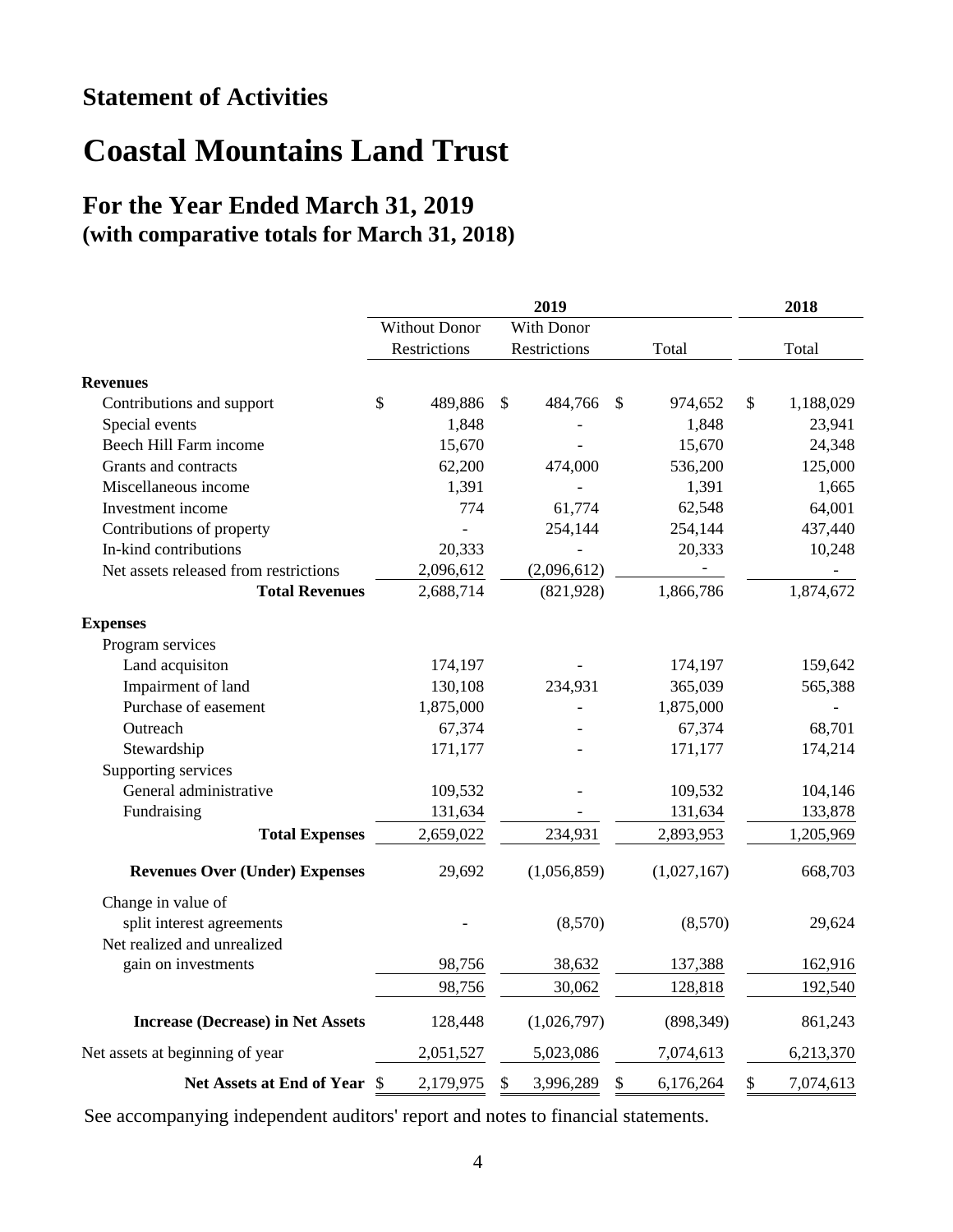## **Statement of Functional Expenses**

## **Coastal Mountains Land Trust**

## **As of March 31, 2019**

#### **(with comparative totals for March 31, 2018)**

|                              |                  |                          |    |                          |               |                          |              | 2019      |               |               |    |           |    | 2018      |
|------------------------------|------------------|--------------------------|----|--------------------------|---------------|--------------------------|--------------|-----------|---------------|---------------|----|-----------|----|-----------|
|                              | Program Services |                          |    |                          |               |                          |              |           |               |               |    |           |    |           |
|                              |                  | Land                     |    |                          |               |                          |              | Total     | Management    |               |    |           |    |           |
|                              |                  | Acquisition              |    | Outreach                 |               | Stewardship              |              | Program   | & General     | Fundraising   |    | Total     |    | Total     |
| Expenses:                    |                  |                          |    |                          |               |                          |              |           |               |               |    |           |    |           |
| Salaries                     | \$               | 68,300                   | \$ | 35,776                   | <sup>\$</sup> | 105,788                  | $\mathbb{S}$ | 209,864   | \$<br>26,282  | \$<br>91,066  | S. | 327,212   | \$ | 301,527   |
| Payroll taxes                |                  | 5,204                    |    | 2,726                    |               | 7,930                    |              | 15,860    | 1,982         | 7,070         |    | 24,912    |    | 22,999    |
| <b>Benefits</b>              |                  | 5,760                    |    | 3,018                    |               | 8,779                    |              | 17,557    | 2,195         | 7,681         |    | 27,433    |    | 21,218    |
| Advertising                  |                  | 28                       |    | 240                      |               | 61                       |              | 329       | 37            | 30            |    | 396       |    | 180       |
| Community engagement         |                  |                          |    | 4,486                    |               | 250                      |              | 4,736     | 729           | 528           |    | 5,993     |    | 5,708     |
| Fees                         |                  | 2,252                    |    | 2,831                    |               | 1,370                    |              | 6.453     | 4,106         | 5,877         |    | 16,436    |    | 16,143    |
| Insurance                    |                  | 9,149                    |    | 2,557                    |               | 13,126                   |              | 24,832    | 644           | 2,313         |    | 27,789    |    | 29,277    |
| Property management expenses |                  | 69,559                   |    |                          |               | 20,918                   |              | 90,477    |               | 6             |    | 90,483    |    | 102,009   |
| Newsletter                   |                  |                          |    | 7,152                    |               |                          |              | 7,152     | 3,374         | 275           |    | 10,801    |    | 9,026     |
| Office expenses              |                  | 774                      |    | 1,031                    |               | 2,216                    |              | 4,021     | 9,591         | 897           |    | 14,509    |    | 12,575    |
| Postage and delivery         |                  | 499                      |    | 1,181                    |               | 701                      |              | 2,381     | 395           | 1,726         |    | 4,502     |    | 4,831     |
| Printing and publications    |                  | 961                      |    | 1,322                    |               | 2,876                    |              | 5,159     | 320           | 1,282         |    | 6,761     |    | 19,788    |
| Professional fees            |                  | 2,015                    |    | 150                      |               | 705                      |              | 2,870     | 15,994        | 75            |    | 18,939    |    | 18,146    |
| Research expense             |                  | $\overline{\phantom{a}}$ |    | $\overline{\phantom{a}}$ |               |                          |              |           | 125           |               |    | 125       |    |           |
| Real estate taxes            |                  | 4,111                    |    |                          |               | 91                       |              | 4,202     | 597           |               |    | 4,799     |    | 2,875     |
| Repairs and maintenance      |                  | 958                      |    | 319                      |               | 1,196                    |              | 2,473     | 2,571         | 3,324         |    | 8,368     |    | 6,174     |
| Telephone and internet       |                  | 1,014                    |    | 253                      |               | 1,175                    |              | 2,442     |               | 253           |    | 2,695     |    | 2,487     |
| Travel and entertainment     |                  | 2,189                    |    | 3,955                    |               | 2,598                    |              | 8,742     | 724           | 7,413         |    | 16,879    |    | 15,475    |
| <b>Utilities</b>             |                  | 1,424                    |    | 377                      |               | 1,397                    |              | 3,198     | 181           | 176           |    | 3,555     |    | 2,239     |
| Bad debt expense             |                  |                          |    |                          |               |                          |              |           | 228           |               |    | 228       |    | 133       |
| Impairment of land           |                  | 365,039                  |    |                          |               |                          |              | 365,039   |               |               |    | 365,039   |    | 565,388   |
| Purchase of easement         |                  | 1,875,000                |    |                          |               | $\overline{\phantom{a}}$ |              | 1,875,000 |               |               |    | 1,875,000 |    |           |
| Fundraising events expense   |                  |                          |    |                          |               |                          |              |           |               | 1,642         |    | 1,642     |    | 2,846     |
| Depreciation expense         |                  |                          |    |                          |               |                          |              |           | 39,457        |               |    | 39,457    |    | 37,076    |
| Miscellaneous expense        |                  |                          |    |                          |               |                          |              |           |               |               |    |           |    | 7,849     |
| Total expenses \$            |                  | 2,414,236                | \$ | 67,374                   | \$            | 171,177                  | \$           | 2,652,787 | \$<br>109,532 | \$<br>131,634 | \$ | 2,893,953 | £. | 1,205,969 |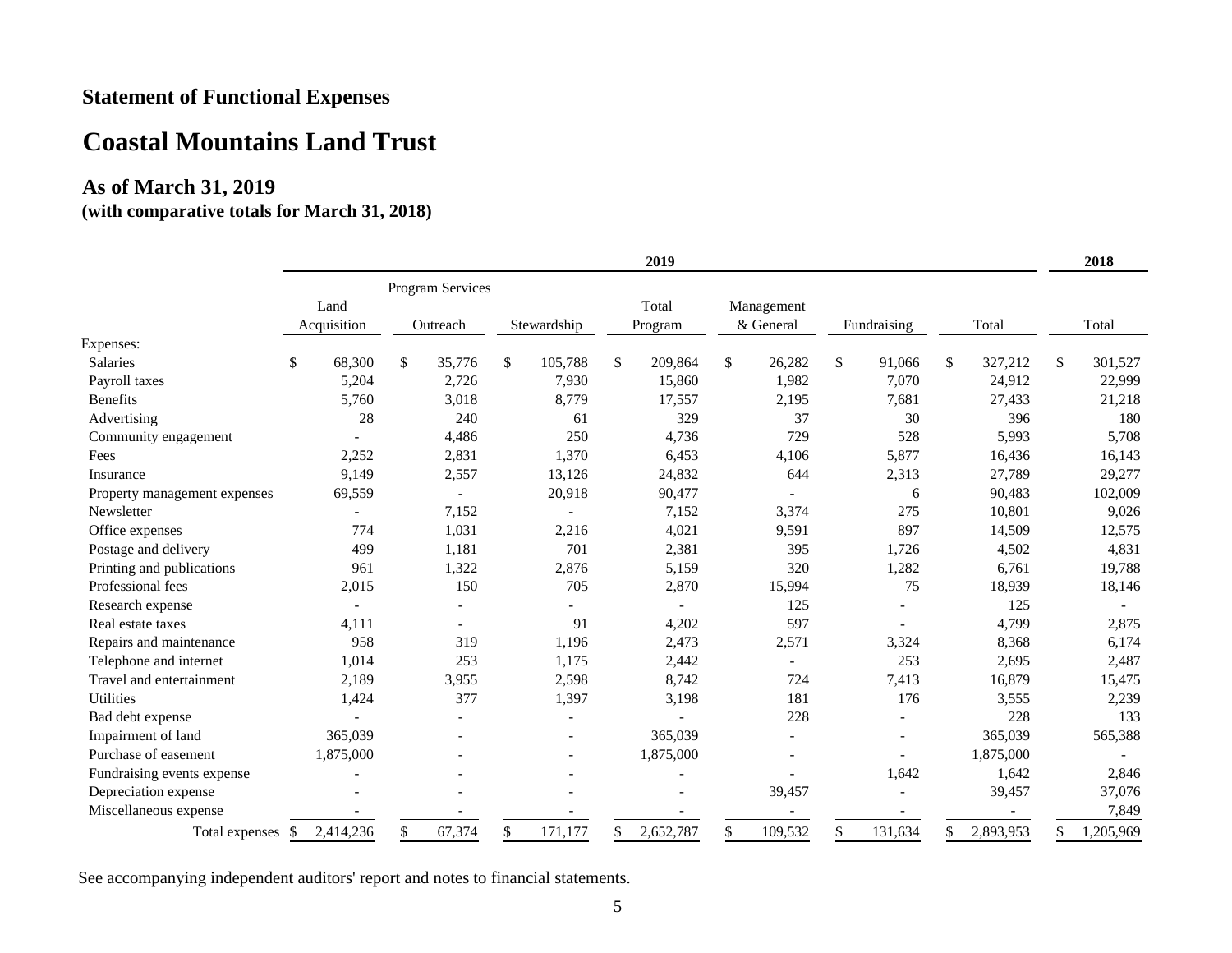## **Statement of Cash Flows (1 of 2)**

# **Coastal Mountains Land Trust**

## **For the Year Ended March 31, 2019 (with comparative totals for March 31, 2018)**

|                                                         | 2019                 | 2018            |
|---------------------------------------------------------|----------------------|-----------------|
| <b>Operating Activities</b>                             |                      |                 |
| Increase (decrease) in net assets                       | \$<br>$(898,349)$ \$ | 861,243         |
| Adjustments to reconcile changes in net assets to       |                      |                 |
| net cash provided by operating activities:              |                      |                 |
| Depreciation                                            | 39,457               | 37,076          |
| Impairment reductions                                   | 365,039              | 565,388         |
| Non-cash contribution of property                       | (254, 144)           | (429, 140)      |
| Investment gains                                        | (160, 039)           | (188, 534)      |
| Change in value of split-interest agreements            | 8,570                | (29, 624)       |
| (Increase) decrease in operating assets:                |                      |                 |
| Pledges receivable                                      | 174,677              | 108,199         |
| Grants receivable                                       | (120,000)            |                 |
| Deposits                                                | 80,000               | (90,000)        |
| Prepaid expenses                                        | (605)                | 2,553           |
| Increase (decrease) in operating liabilities:           |                      |                 |
| Accounts payable and accrued liabilities                | 8,996                | 300             |
| Donations to the City of Belfast held as agent          |                      | (21, 530)       |
| <b>Net Cash Provided (Used) by Operating Activities</b> | (756, 398)           | 815,931         |
| <b>Investing Activities</b>                             |                      |                 |
| Payment received on split-interest agreement            | 10,674               | 6,000           |
| Purchase of property and equipment                      | (66, 640)            | (60, 962)       |
| Purchase of conservation property and easements         | (146, 245)           | (166,005)       |
| Proceeds from sales of investments                      | 563,068              | 845,449         |
| Purchase of investments                                 | (375, 952)           | (662, 651)      |
| <b>Net Cash Used by Investing Activities</b>            | (15,095)             | (38, 169)       |
| <b>Financing Activities</b>                             |                      |                 |
| Proceeds from short-term borrowings                     | 200,000              | 127,650         |
| Principal payment on short-term note payable            | (63, 824)            | (63, 826)       |
| <b>Net Cash Provided by Financing Activities</b>        | 136,176              | 63,824          |
| <b>Increase (Decrease) in Cash and Cash Equivalents</b> | (635,317)            | 841,586         |
| Cash and cash equivalents at beginning of year          | 1,722,203            | 880,617         |
| Cash and Cash Equivalents at End of Year \$             | 1,086,886            | \$<br>1,722,203 |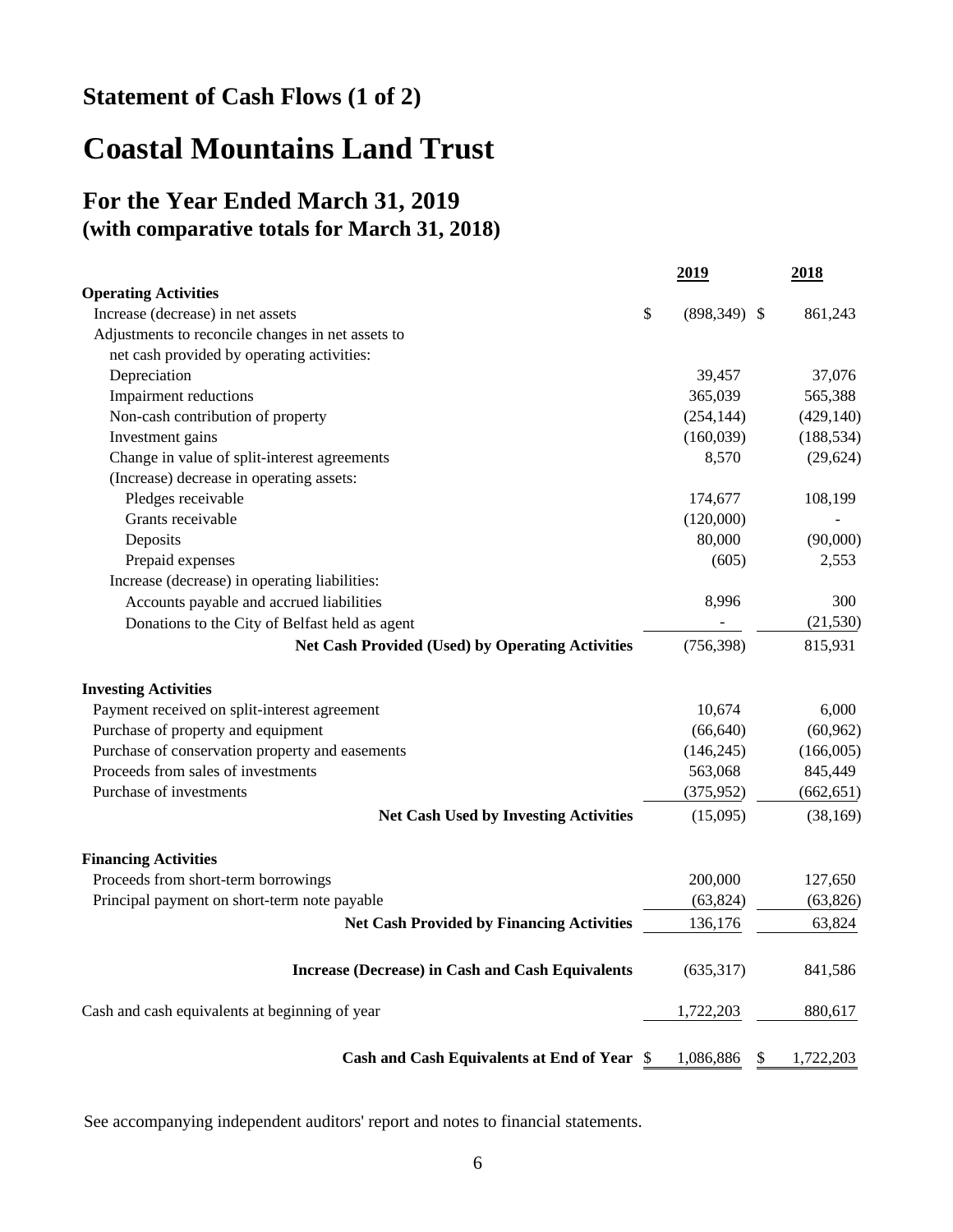## **Statement of Cash Flows (2 of 2)**

# **Coastal Mountains Land Trust**

## **For the Year Ended March 31, 2019 (with comparative totals for March 31, 2018)**

|                                                          | 2019         | 2018      |
|----------------------------------------------------------|--------------|-----------|
| <b>Supplemental Disclosure of Cash Flow Information:</b> |              |           |
| Cash paid during the year for interest                   |              | 3,855     |
| Cash and cash equivalents                                | \$<br>77.576 | 121,823   |
| Cash restricted by donors for property acquisition       | 726,681      | 1,551,536 |
| Cash restricted by donors for stewardship                | 80.957       | 48.844    |
| Cash restricted by donors for reserves                   | 201,672      |           |
|                                                          | 1,086,886    | 1,722,203 |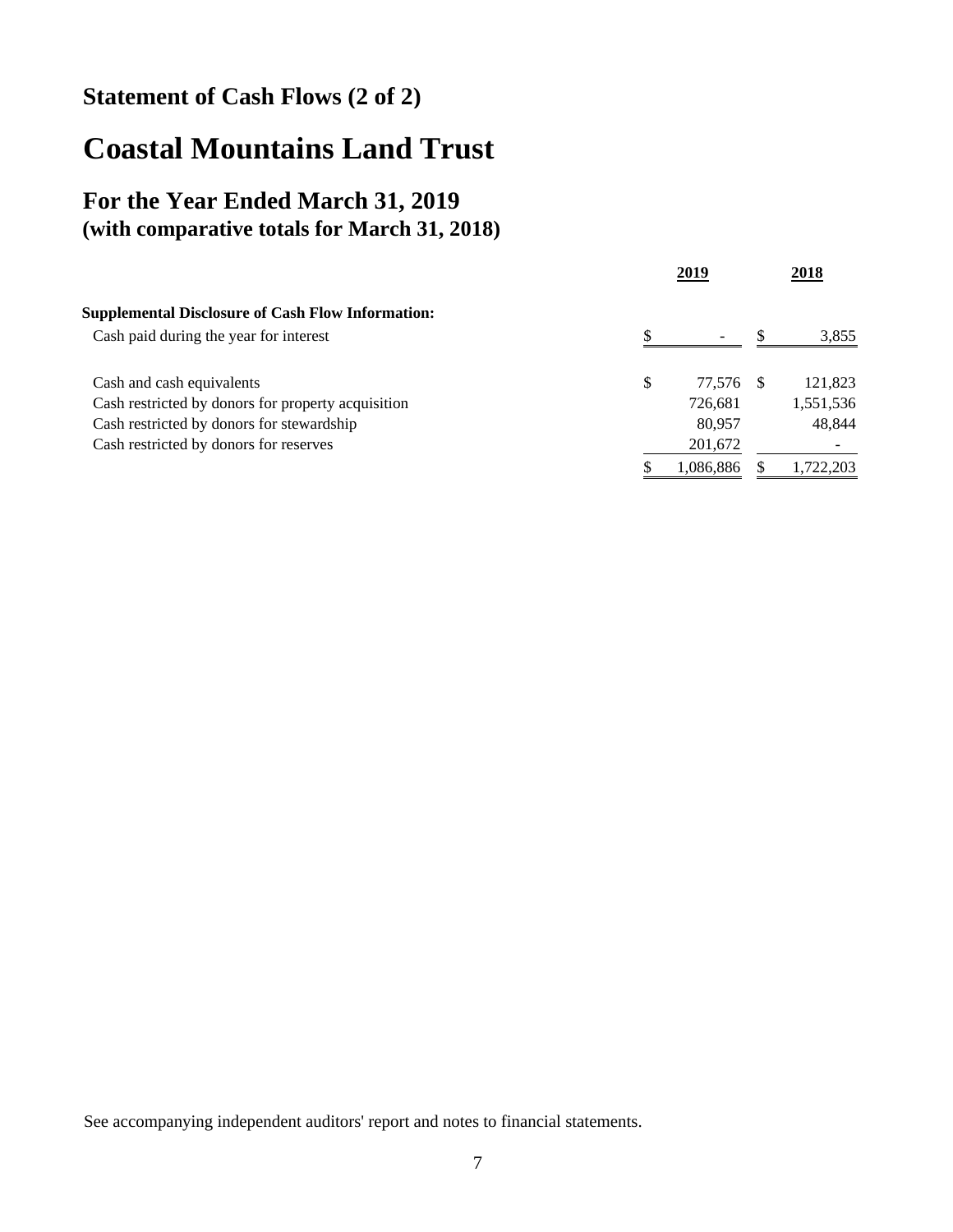### **Notes to Financial Statements**

# **Coastal Mountains Land Trust**

#### **Note A - Summary of Significant Accounting Policies**

#### **Organization**

Coastal Mountains Land Trust is a Maine non-profit corporation located in Camden, Maine. The mission of Coastal Mountains Land Trust is to permanently conserve land to benefit the natural and human communities of western Penobscot Bay.

#### **Basis of Presentation**

The accompanying financial statements include a statement of financial position, a statement of activities, a statement of functional expenses, and a statement of cash flow. Coastal Mountains Land Trust is required to report information regarding its financial position and activities according to two classes of net assets as follows:

Net Assets without Donor Restrictions - Represents those resources that are not subject to donorimposed restrictions (donors include other types of contributions, including makers of certain grants), and can be used for any purpose designated by Coastal Mountains Land Trust's governing board.

Net Assets with Donor Restrictions - Represents resources and the portion of net assets resulting from contributions and other inflows of assets whose use is limited by donor-imposed restrictions.

#### **Contributions**

Contributions received are recorded as net assets without donor restrictions or net assets with donor restrictions depending on the existence and/or nature of any donor restrictions.

#### **Donated Services by Volunteers**

A number of volunteers have donated their time and perform a variety of tasks that assist Coastal Mountains Land Trust in the completion of its mission. The value of contributed services is recognized in the financial statements if the services received create or enhance nonfinancial assets or require specialized skills, are provided by individuals possessing those skills, and would typically need to be purchased if not provided by donation. As these volunteer services do not meet the foregoing criteria for recognition as contributed services under FASB ASC 958-605, Revenue Recognition, no amounts for volunteer support or revenue recognition have been recorded.

#### **Revenue and Expense Recognition**

The financial statements of Coastal Mountains Land Trust have been prepared on the accrual basis of accounting. Revenues received are recorded as revenue without donor restrictions or with donor restrictions, depending on the existence and/or nature of any donor restrictions. Support that is restricted by the donor is reported as an increase in net assets without donor restrictions if the restriction expires in the reporting period in which the support is recognized. All other donor restricted support is reported as an increase in net assets with donor restrictions.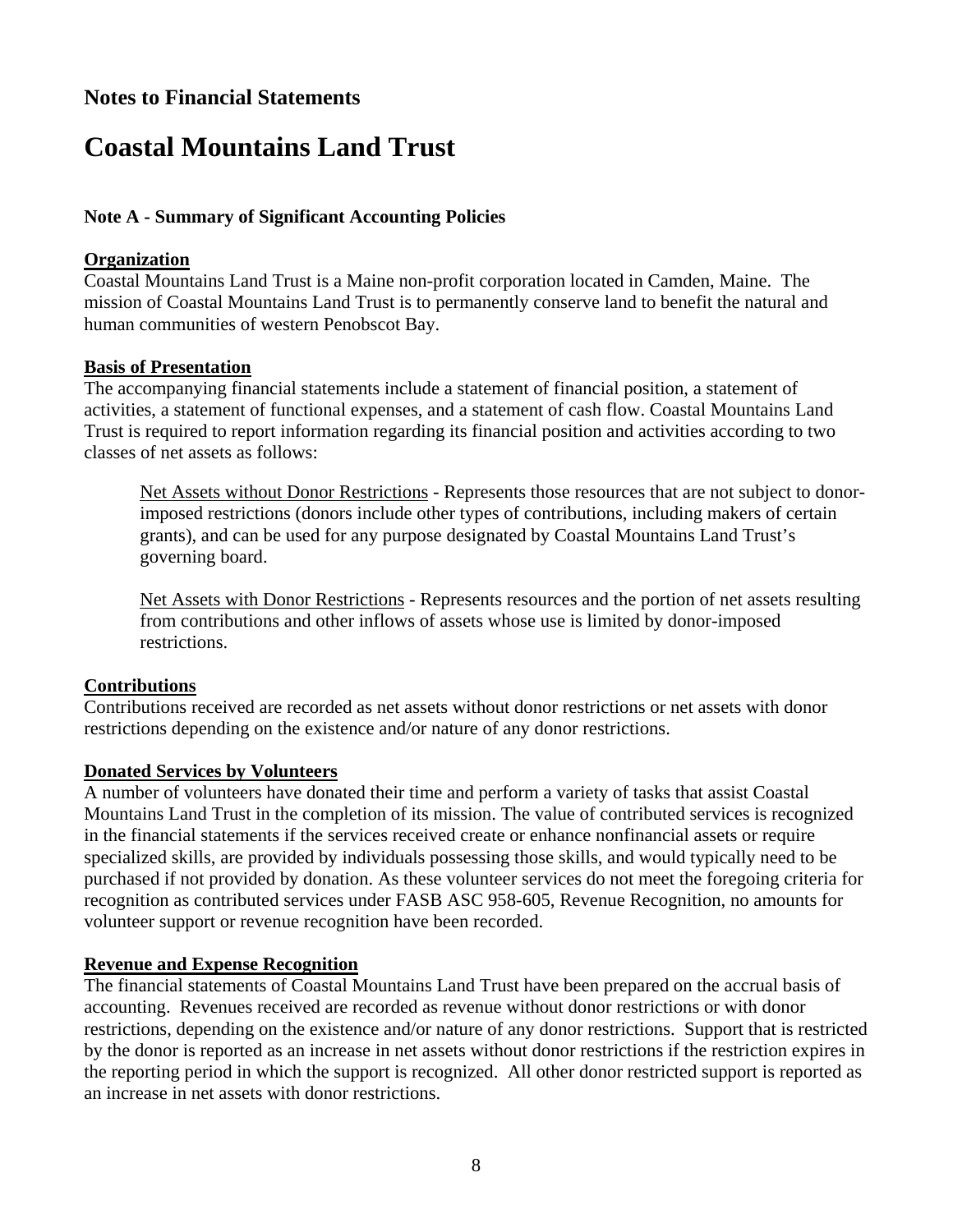# **Coastal Mountains Land Trust**

#### **Note A - Summary of Significant Accounting Policies - Continued**

#### **Revenue and Expense Recognition - Continued**

When a restriction expires (that is, when a stipulated time restriction ends or purpose restriction is accomplished), net assets with donor restrictions are reclassified to net assets without donor restrictions and reported in the statement of activities as net assets released from restrictions.

Expenses are recognized as incurred. Coastal Mountains Land Trust's policy for amounts appropriated for expenditure is to first use restricted amounts as permitted by the restriction, until depleted, and then use unrestricted funds.

#### **Estimates**

The preparation of financial statements in conformity with generally accepted accounting principles requires management to make estimates and assumptions that affect certain reported amounts and disclosures. Accordingly, actual results could differ from those estimates.

#### **Cash and Cash Equivalents**

Coastal Mountains Land Trust considers cash in banks and all other highly liquid investments with a maturity of less than three months to be cash and cash equivalents for the purpose of cash flows. Cash and cash equivalents residing within Coastal Mountains Land Trust's investment portfolios are reported as investments. Coastal Mountains Land Trust maintains its cash and cash equivalents in bank deposit accounts, and at times balances may exceed federally insured limits. At March 31, 2019, Coastal Mountains Land Trust's uninsured and uncollateralized cash balances totaled \$92,121. Coastal Mountains Land Trust has not experienced any losses in such accounts.

#### **Pledges Receivable**

Pledges receivable represents amounts due to Coastal Mountains Land Trust for unconditional promises, which are recognized as revenue in the period the pledge is made. Conditional promises to give are recognized when the conditions on which they depend are substantially met.

The allowance for doubtful pledges is provided based on an analysis by management of the collectability of outstanding balances. Management considers the age of outstanding balances and the credit worthiness of supporters in determining the allowance for doubtful pledges. Management has estimated that no allowance for doubtful pledges is necessary as of March 31, 2019 and 2018.

Pledges receivable is stated net of a discount for the time value of money. Management has estimated that no discount is necessary as of March 31, 2019 and 2018.

#### **Grants Receivable**

Grants receivable consists of amounts due from a State grant. Management has estimated no allowance for doubtful accounts is necessary as of March 31, 2019.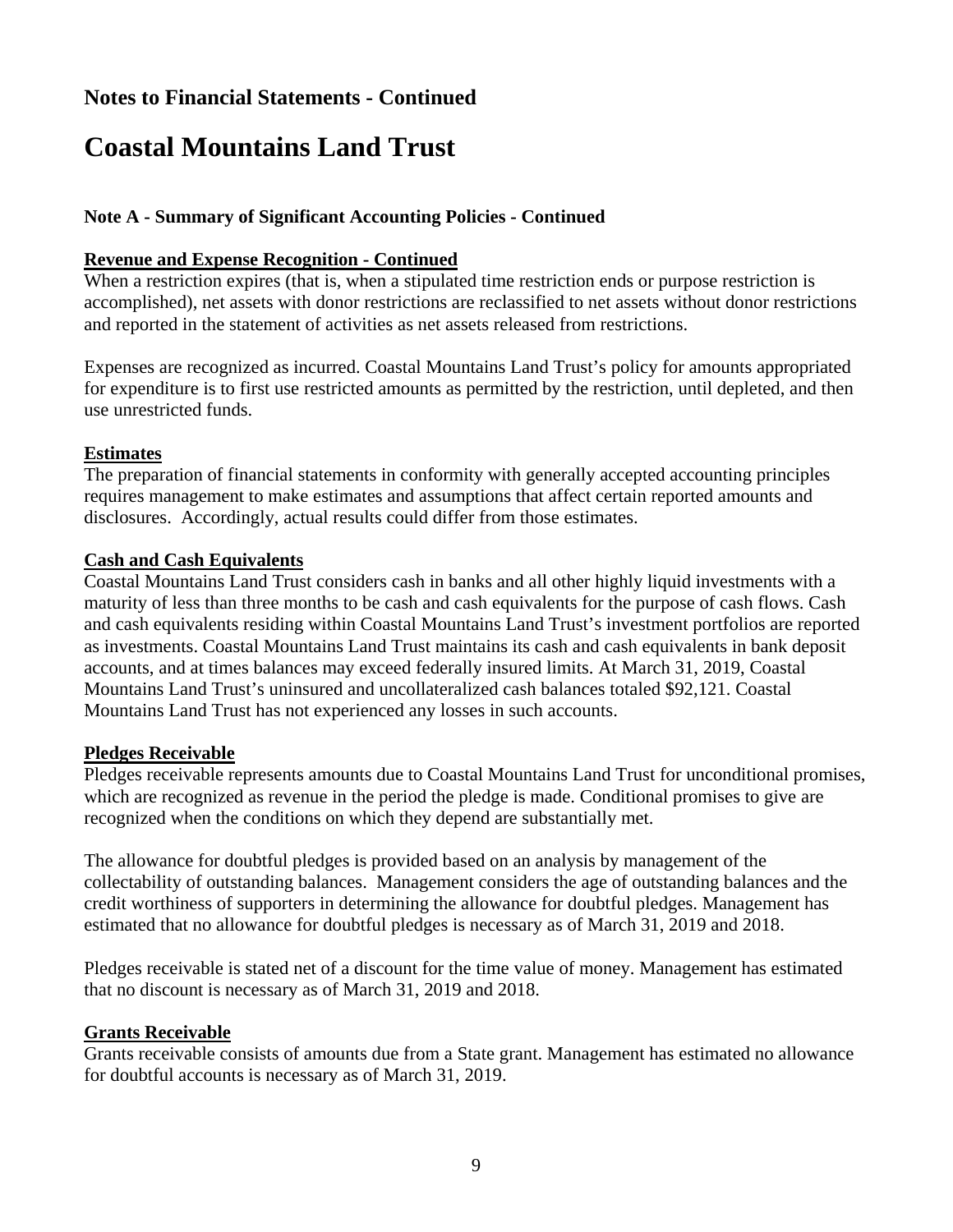# **Coastal Mountains Land Trust**

#### **Note A - Summary of Significant Accounting Policies - Continued**

#### **Investments**

Coastal Mountains Land Trust reports its investments in marketable securities with readily determinable fair values and all debt securities at fair value in the statement of financial position. Unrealized gains and losses are included in the change in net assets.

#### **Property and Equipment**

Property and equipment is stated at cost if purchased or at fair value if contributed. Coastal Mountains Land Trust's policy is to capitalize acquisitions and major improvements with a cost of \$1,000 or more and to expense repair and maintenance costs that do not extend the useful lives of the assets. Depreciation expense is calculated utilizing the straight-line method based on the estimated useful lives of the depreciable assets, which range from 5 to 48 years. Depreciation expense for the years ended March 31, 2019 and 2018 was \$39,457 and \$37,076, respectively.

#### **Property (Parcels of Land)**

The property of Coastal Mountains Land Trust consists of parcels of land in western Penobscot Bay owned in fee and received at various times from various donors and sellers. If donated, such property is recorded as revenue and as an "other asset" at the time the property is received. The basis of the donation is the fair value of the property as of the date donated as determined by the most recent appraisal by an independent qualified appraiser. If purchased, the property is recorded as an "other asset" based upon the cost of the acquisition.

Many properties acquired by Coastal Mountains Land Trust are later encumbered by conservation easements or declarations of trust which legally restrict the uses the land can be put to. Such encumbrances impair the market value of the property. Consequently all such properties have been written down to the estimated market value following the recording of the encumbrance.

#### **Conservation Easements**

It is the policy of Coastal Mountains Land Trust to not recognize any amount in the financial statements for the donation of an easement as it has no economic value. The costs of purchased easements are reflected as an expense. No amount is capitalized for the acquisition of an easement as it is not a fee simple property.

#### **In-Kind Contributions**

Coastal Mountains Land Trust records donated goods and services at fair value at the date of donation. For the years ended March 31, 2019 and 2018 approximately \$20,300 and \$10,200, respectively, has been recorded as in-kind revenue with an equal amount as in-kind expense in order to reflect these donated goods and services.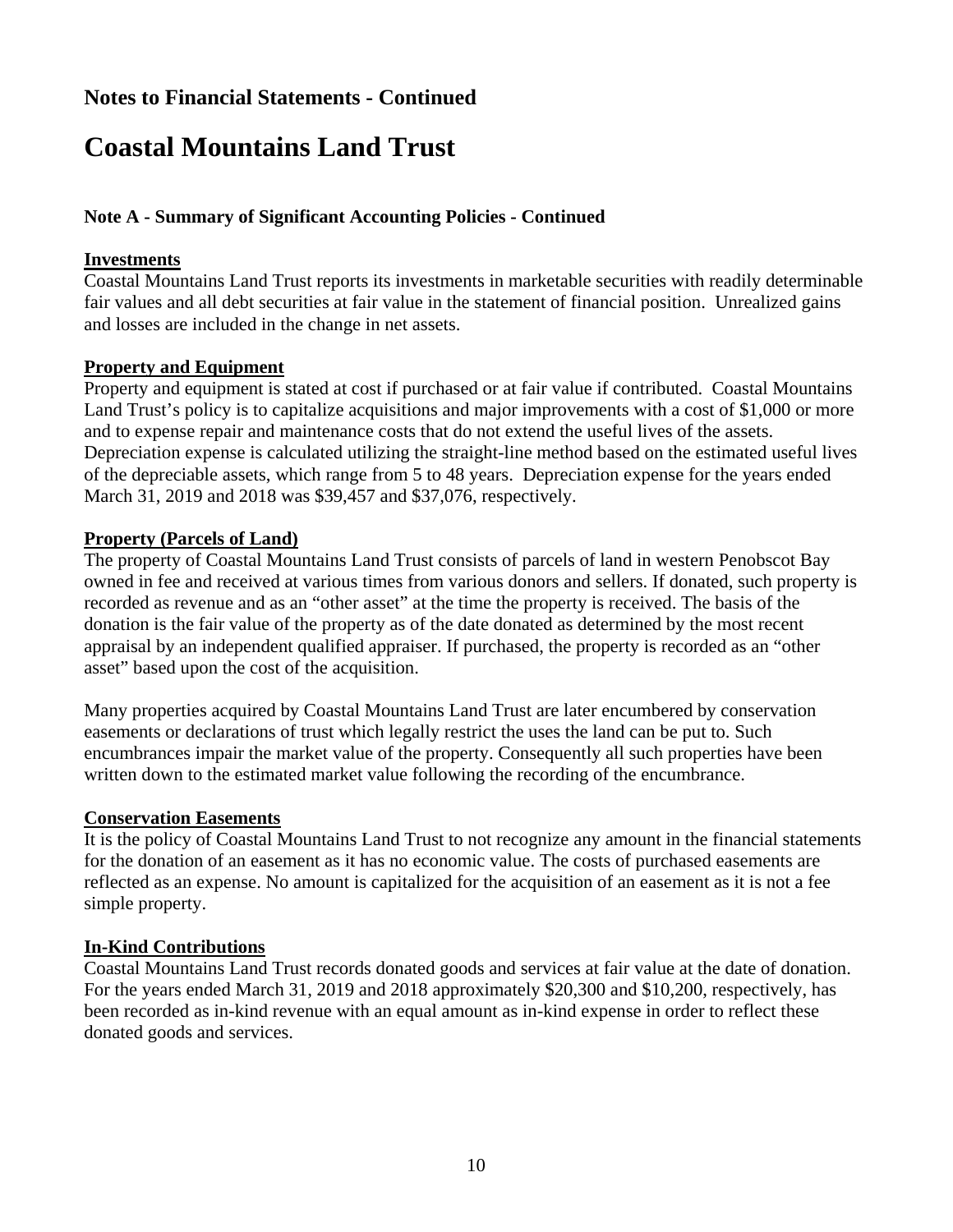# **Coastal Mountains Land Trust**

#### **Note A - Summary of Significant Accounting Policies - Continued**

#### **Expense Allocation**

The financial statements report certain categories of expenses that are attributable to more than one program or supporting functions of Coastal Mountains Land Trust. These expenses include salaries, payroll taxes, benefits, insurance, office expenses, professional fees, and investment management fees. Salaries, payroll taxes, and benefits are allocated based on estimates of time and effort. Certain costs of insurance, office expenses, professional fees, and investment management fee expenses are based on management's estimate of the appropriate allocations for each expense.

#### **Split-Interest Agreements**

Split-interest agreements consist of assets placed in trust for the benefit of Coastal Mountains Land Trust and beneficiaries. Revocable split-interest agreements are not recorded as contributions unless enforceable by law. Irrevocable split-interest agreements are recorded as contributions at fair value when the assets are received or when Coastal Mountains Land Trust is notified of the existence of the agreement, net of a liability for the present value of future cash outflows to beneficiaries. The liability is adjusted during the term of the agreement for changes in actuarial assumptions and the asset is valued at fair value each reporting period. The accounting treatment varies depending upon the type of the agreement created and whether Coastal Mountains Land Trust or a third party is the trustee.

It is reasonably possible that certain events, such as the unexpected deaths of beneficiaries or grantors, could cause a significant difference between the estimated and actual cash flows from the split-interest agreements.

#### **Comparative Data**

The financial statements include certain prior year summarized comparative information in total but not by net asset class. Such information does not include sufficient detail to constitute a presentation in conformity with generally accepted accounting principles. Accordingly, such information should be read in conjunction with the Coastal Mountains Land Trust's financial statements for the year ended March 31, 2018, from which the summarized information was derived. Some prior year balances have been reclassified to conform with the current year presentation.

#### **New Accounting Pronouncement**

In August 2016, the Financial Accounting Standards Board ("FASB") issued Accounting Standards Update ("ASU") No. 2016-14, *Presentation of Financial Statements of Not-for-Profit Entities,* which is intended to improve how a not-for-profit entity classifies its net assets, as well as the information it presents in its financial statements about its liquidity and availability of resources, expenses and investment returns, and cash flows. The guidance replaces the three classes of net assets previously presented on the statement of financial position with two new classes of net assets, which are based on the existence or absence of donor-imposed restrictions. ASU No. 2016-14 includes specific disclosure requirements intended to improve a financial statement user's ability to assess an entity's available financial resources, along with its management of liquidity and liquidity risk.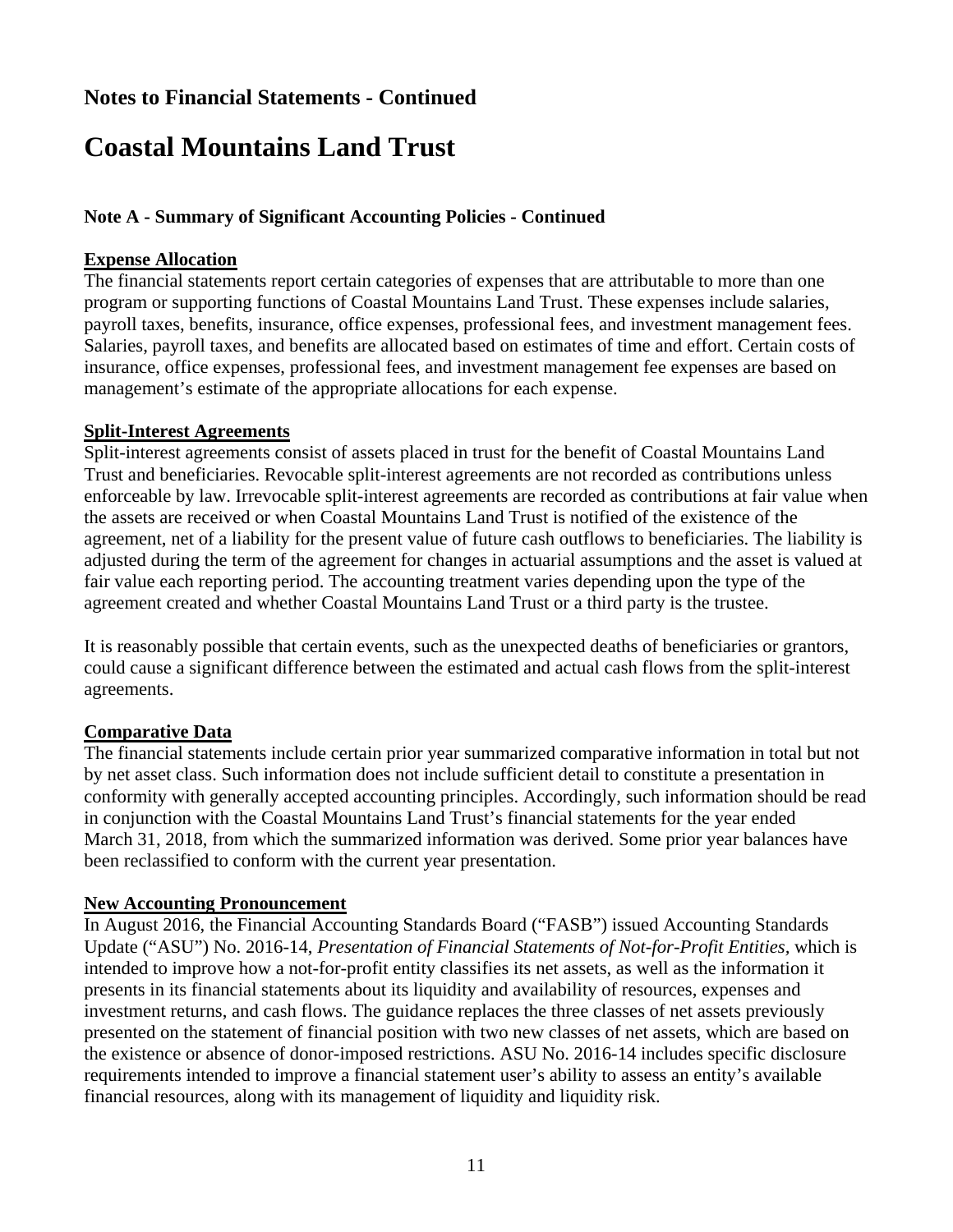# **Coastal Mountains Land Trust**

#### **Note A - Summary of Significant Accounting Policies - Continued**

#### **Pending Accounting Pronouncement**

In May 2014, the Financial Accounting Standards Board issued ASU No. 2014-09, *Revenue from Contracts with Customers* (Topic 606). ASC 606 (as revised) is a single, principle-based model for recognizing contract revenue and related incremental expenses. For entities other than public business entities, certain not-for-profit entities, and certain employee benefit plans, the Standard is effective for annual reporting periods beginning after December 15, 2018. The new Standard will be adopted by Coastal Mountains Land Trust beginning in 2019 and may include certain retrospective adjustments at that time. The effects on Coastal Mountains Land Trust's future financial statements of these changes have not yet been determined.

#### **Note B - Investments**

**I**nvestments are composed of:

|                                                                | 2019          |              | 2018      |
|----------------------------------------------------------------|---------------|--------------|-----------|
| Investments - unrestricted                                     | \$<br>307,245 | $\mathbb{S}$ | 177,154   |
| Investments restricted by Board                                | 314,284       |              | 299,431   |
| Investments restricted by donors for stewardship               | 7.915         |              | 18,050    |
| Investments restricted by donors for property acquisition      | 442,684       |              | 455,241   |
| Investments restricted by donors for reserves and land defense | 937,887       |              | 1,092,216 |
| Investments restricted by donors, not subject to appropriation |               |              |           |
| or expenditure                                                 | 614,739       |              | 609,739   |
|                                                                | 2,624,754     |              | 2,651,831 |

Investments consist of various securities and are stated at fair value as of March 31, 2019 and 2018 as follows:

|                              | 2019      | 2018      |
|------------------------------|-----------|-----------|
| Money market funds           | 53,888    | 189,282   |
| Bond mutual funds and ETFs   | 34,693    | 85,638    |
| Equity mutual funds and ETFs | 133,200   | 62,736    |
| Fixed income securities      | 624,440   | 715,978   |
| Equity securities            | 1,778,533 | 1,598,197 |
|                              | 2,624,754 | 2,651,831 |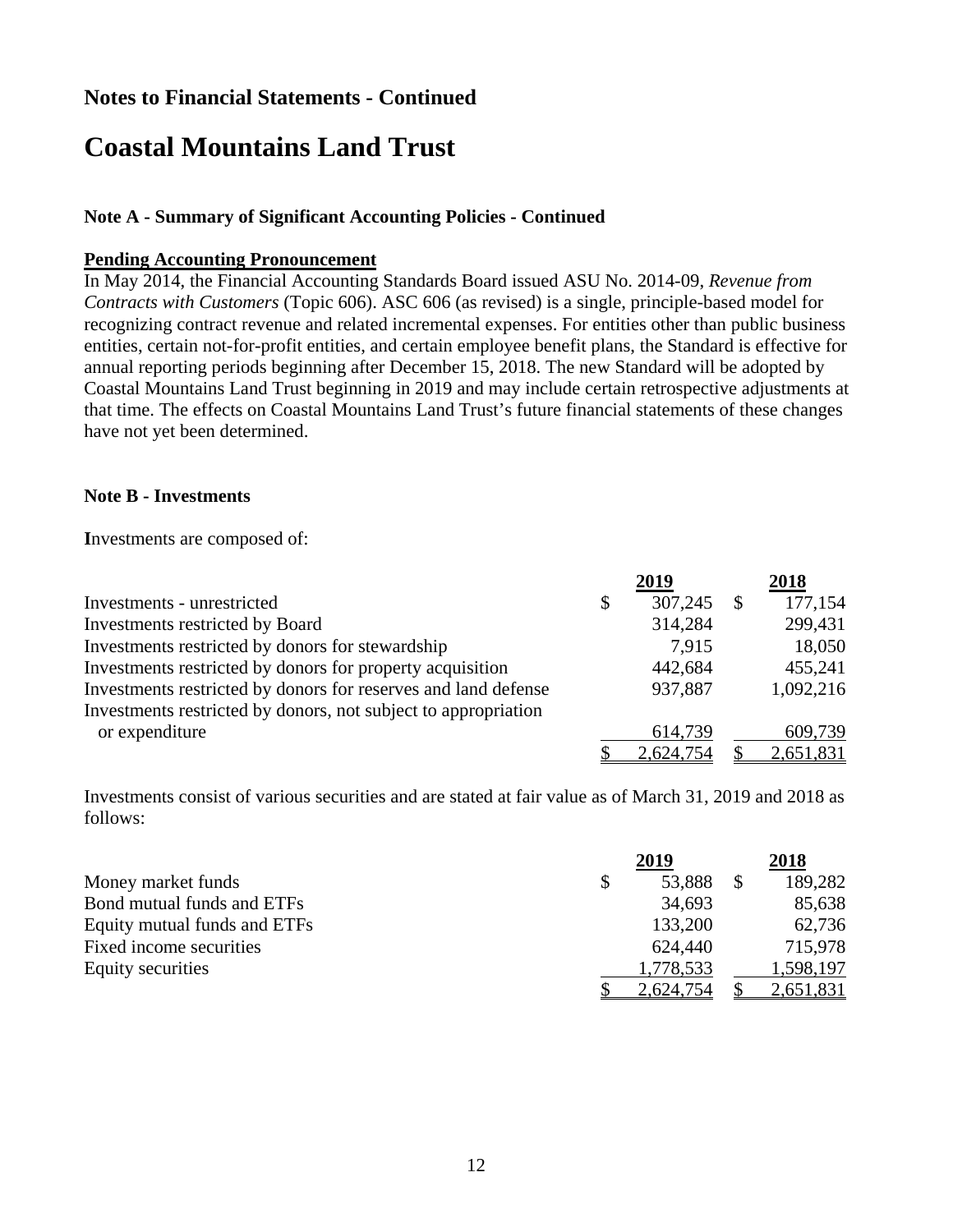# **Coastal Mountains Land Trust**

#### **Note B - Investments - Continued**

Investment returns from these investments are summarized as follows at March 31:

|                                                  | 2019      | 2018    |
|--------------------------------------------------|-----------|---------|
| Interest and dividend income                     | 62.548 \$ | 64.001  |
| Net realized and unrealized gains on investments | 137.388   | 188,534 |
|                                                  | 199.936   | 252,535 |

Investment fees for the years ended March 31, 2019 and 2018 were \$21,540 and \$22,586, respectively.

#### **Note C - Split-Interest Agreements**

Coastal Mountains Land Trust is a remainder beneficiary of two irrevocable charitable remainder trusts and the income beneficiary of a charitable lead trust. The funds of these trusts are held and controlled by third-party trustees who are responsible for investment and payment decisions. Coastal Mountains Land Trust is entitled to a share of the remaining value of each charitable remainder trust when the final beneficiaries die and is also entitled to an annual payment for as long as the grantor of the charitable lead trust lives.

Coastal Mountains Land Trust has recognized an asset for its interest in the charitable remainder trusts. The asset is valued at the net present value of expected cash flows from the agreements, which is calculated as the difference between the fair market value of trust assets and the present value of future payments to beneficiaries. The present value of future payments to beneficiaries is determined annually based on the life expectancies of the beneficiaries, which assumed 12 years and 38 years for the two charitable remainder trusts, and discount rates of 2.0% and 2.5%, respectively.

Coastal Mountains Land Trust had recognized an asset for its interest in the charitable lead trust. The asset was valued at the present value of expected cash flows from the agreement. The present value was determined annually based on the value of the trust, given the life expectancy of the donor. During the year ended March, 31, 2019, Coastal Mountains Land Trust received the remaining value of the trust due to the passing of the donor.

In addition, Coastal Mountains Land Trust is the remainder beneficiary of a grantor-retained life estate. Coastal Mountains Land Trust received title to a four-acre homestead that is to be sold to provide stewardship funds at the termination of the life estate. Coastal Mountains Land Trust has recognized an asset for its interest in the grantor-retained life estate. The asset is valued at the present value of expected cash flows from the agreement. The present value of the future cash flows associated with the termination of the life estate is determined annually based on the life expectancies of the grantors (15 years), the appraised value of the property, an appreciation rate of 2.85%, and a discount rate of 6.85%.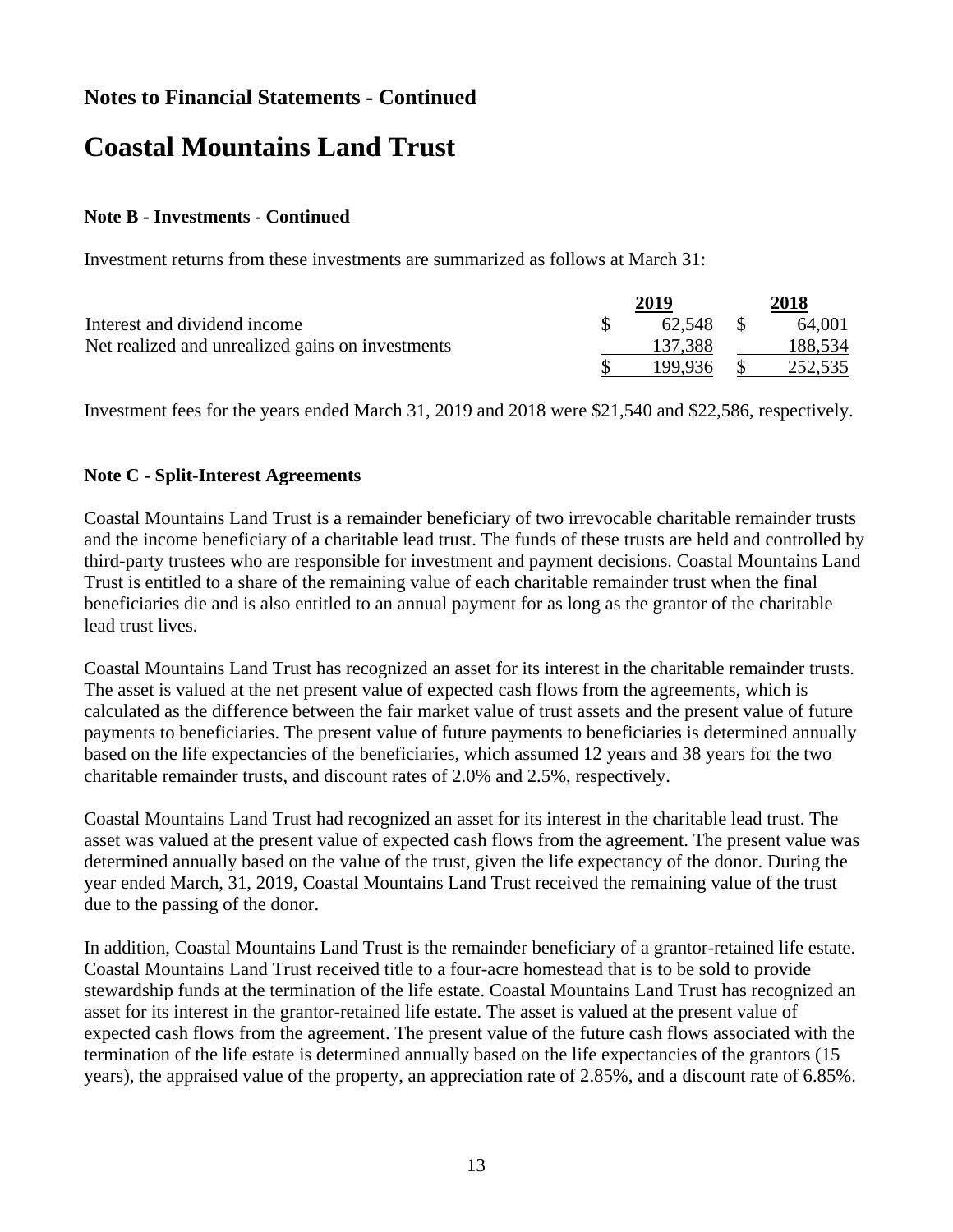# **Coastal Mountains Land Trust**

#### **Note C - Split-Interest Agreements - Continued**

At March 31, 2019 and 2018, Coastal Mountains Land Trust's interest in these three and four, respectively, split-interest agreements was valued at \$331,042, and \$350,286, respectively.

#### **Note D - Fair Value Measurements**

Coastal Mountains Land Trust applies a framework for measuring fair values under generally accepted accounting principles which applies to all financial instruments that are measured and reported at fair value.

The framework for measuring fair value of financial assets and liabilities includes a hierarchy of three levels for observable independent market inputs and unobservable market assumptions. A description of the inputs used in the valuation of assets and liabilities under this hierarchy is as follows:

Level 1 – Quoted prices are available in active markets, such as the New York or American Stock Exchange markets, for identical investments as of the reporting date. Level 1 also includes U.S. Treasury and federal agency securities and mortgage-backed securities traded by brokers or dealers in active markets.

Level 2 – Pricing inputs are observable for the investments, either directly or indirectly, as of the reporting date, but are not the same as those used in Level 1. Fair values are obtained from third party pricing services that may use models or other valuation methodologies to derive market value. These may be investments traded in less active dealer or broker markets.

Level 3 – Pricing inputs are unobservable for investments and valuations are derived from other methodologies not based on market exchange, dealer or broker traded transactions. Level 3 valuations incorporate certain assumptions and projections in determining the fair value assigned to such assets and liabilities. The types of investments in this category would generally include debt and equity securities issued by private entities and partnerships. See Note C for a description of the valuation of split-interest agreements.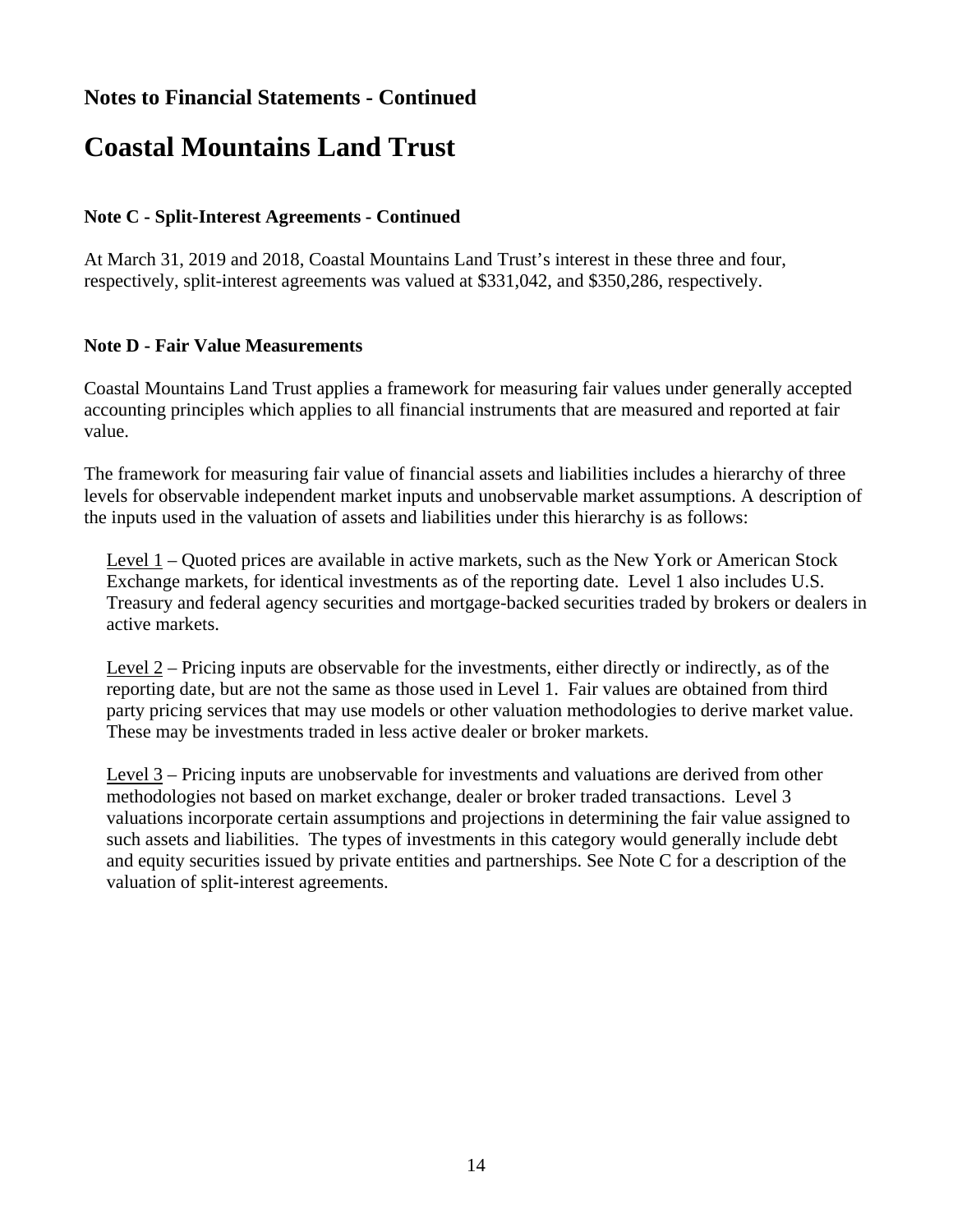## **Coastal Mountains Land Trust**

#### **Note D - Fair Value Measurements - Continued**

The following summarizes fair values of certain financial instruments by levels within the fair value hierarchy at March 31, 2019:

|                                  | Level 1         | Level 2        |   | Level 3        |   | Total     |
|----------------------------------|-----------------|----------------|---|----------------|---|-----------|
| Investments:                     |                 |                |   |                |   |           |
| Money market funds               | \$<br>53,888 \$ | $\blacksquare$ | S | $\blacksquare$ | S | 53,888    |
| Bond mutual funds and ETFs       | 34,693          | $\blacksquare$ |   |                |   | 34,693    |
| Equity mutual funds and ETFs     | 133,200         | $\blacksquare$ |   |                |   | 133,200   |
| Fixed income securities          | 624,440         |                |   |                |   | 624,440   |
| <b>Equity securities</b>         | 1,778,533       |                |   |                |   | 1,778,533 |
| Total investments                | 2,624,754       |                |   |                |   | 2,624,754 |
| <b>Split-Interest Agreements</b> | $\blacksquare$  |                |   | 331,042        |   | 331,042   |

In certain cases, the inputs used to measure fair value may fall into different levels of the fair value hierarchy. In such cases, the determination of which category within the fair value hierarchy is appropriate for any given investment based on the lowest level of input that is significant to the fair value measurement. Most assets have been valued using a market approach but certain split-interest agreements have been measured using an income approach (see Note C). There have been no changes in valuation techniques and related inputs.

|                                                                                        | Fair Value Measurements Using Significant<br>Unobservable Inputs (Level 3) |                              |   |          |  |  |
|----------------------------------------------------------------------------------------|----------------------------------------------------------------------------|------------------------------|---|----------|--|--|
|                                                                                        |                                                                            | Split-Interest<br>Agreements |   | Total    |  |  |
| Beginning balance                                                                      | \$                                                                         | 350,286                      | S | 350,286  |  |  |
| Total losses (realized/unrealized) recognized in the<br>statement of activities        |                                                                            | (8,570)                      |   | (8,570)  |  |  |
| Receipt of remainder of charitable lead trust                                          |                                                                            | (10,674)                     |   | (10,674) |  |  |
| Ending balance                                                                         |                                                                            | 331,042                      |   | 331,042  |  |  |
| Amount of total losses for the year attributable to                                    |                                                                            |                              |   |          |  |  |
| the change in unrealized losses relating to assets<br>still held at the reporting date |                                                                            | (8,570)                      |   | (8,570)  |  |  |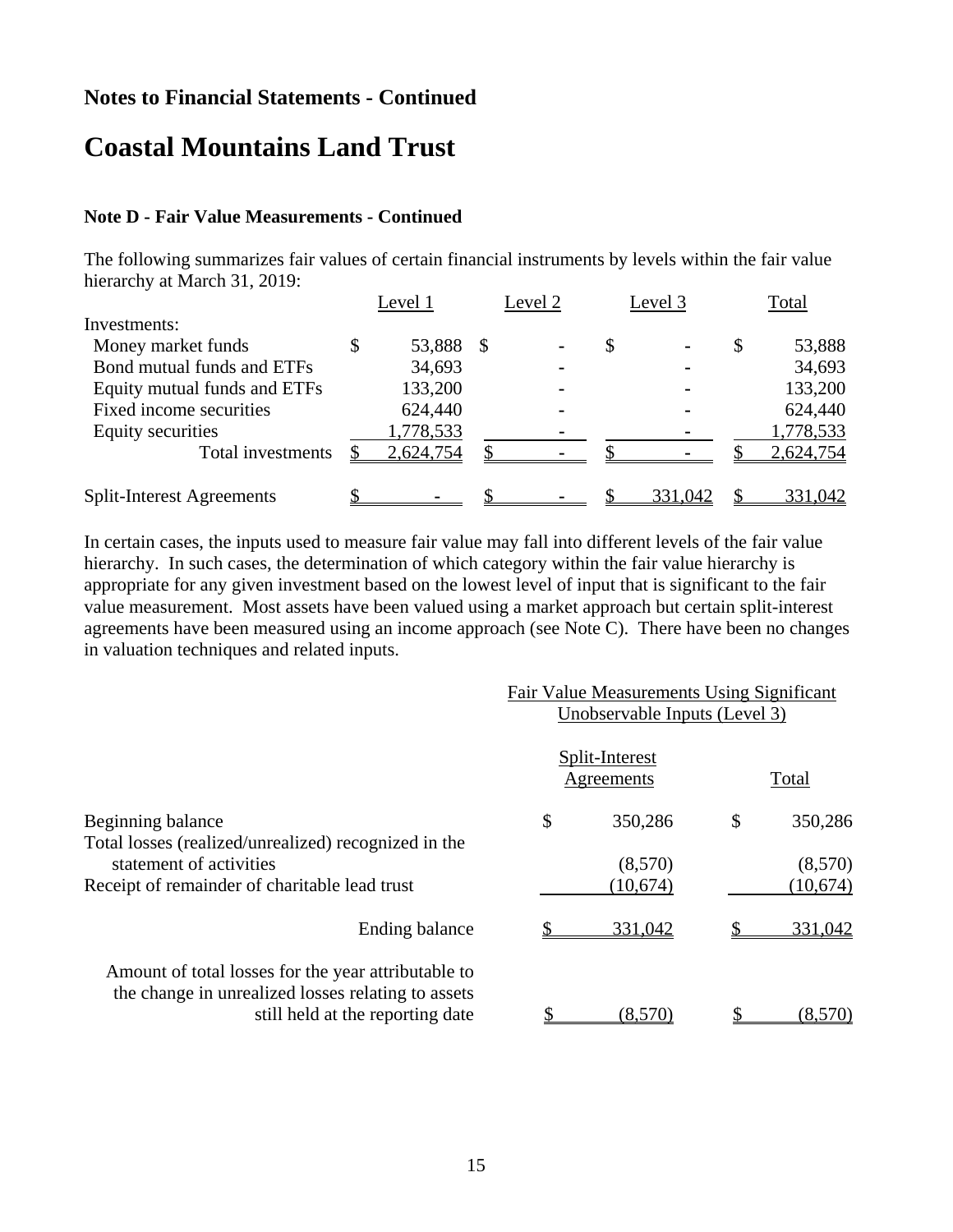# **Coastal Mountains Land Trust**

#### **Note E - Endowment Fund**

Coastal Mountains Land Trust has endowment funds established for a number of purposes. As required by generally accepted accounting principles, net assets associated with endowment funds, including funds designated by the Board of Directors to function as endowments, are classified and reported based on the existence or absence of donor-imposed restrictions. The funds are recorded at fair value and the principal recorded as net assets with donor restrictions. Earnings and losses on these funds are considered restricted or unrestricted depending on donor intentions and are recorded as such.

The State of Maine has adopted the Uniform Prudent Management of Institutional Funds Act of 2006 (UPMIFA). In accordance with UPMIFA, Coastal Mountains Land Trust classifies as net assets with donor restrictions (a) the original value of gifts donated to the endowment, (b) the original value of subsequent gifts to the endowment, (c) accumulations to the endowment made in accordance with the direction of the applicable donor gift instrument at the time the accumulation is added to the fund, and (4) any remaining portion of the donor-restricted endowment until such amounts are appropriated for expenditure by Coastal Mountains Land Trust in a manner consistent with the standard of prudence prescribed by UPMIFA.

In accordance with UPMIFA, Coastal Mountains Land Trust considers the following factors in making a determination to appropriate or accumulate donor-restricted endowment funds: (1) the duration and preservation of the various funds, (2) the purposes of the donor-restricted endowment funds, (3) general economic conditions, (4) the possible effect of inflation and deflation, (5) the expected total return from income and the appreciation of investments, (6) other resources of the Coastal Mountains Land Trust, and (7) the Coastal Mountains Land Trust's investment policies.

Coastal Mountains Land Trust has adopted an investment policy for endowment assets that attempts to provide a growing, predictable income stream for present and future programs of the Coastal Mountains Land Trust. Accordingly, funds held for long-term use will hold 70% equities and 30% fixed income; funds held for intermediate-term use will hold 50% equities and 50% fixed income; and funds held for short-term use will hold 30% equities and 70% fixed income. There is an allowable variance of plus or minus 5% on each investment group. At March 31, 2019, the asset mix was 73% equities and equity mutual funds, 25% fixed income securities and fixed income mutual funds, and 2% money market funds. Investment performance is evaluated through comparison to relevant benchmarks and indices.

Coastal Mountains Land Trust has adopted a spending policy, in the absence of any restriction or contractual prohibition to the contrary, which allows for annual transfers from an endowment account at no more than 5% of the three-year average balance of an account. Any funds not withdrawn in a given year may be withdrawn at any time within the next three fiscal years. Timing of the transfers shall be at the discretion of the Executive Director.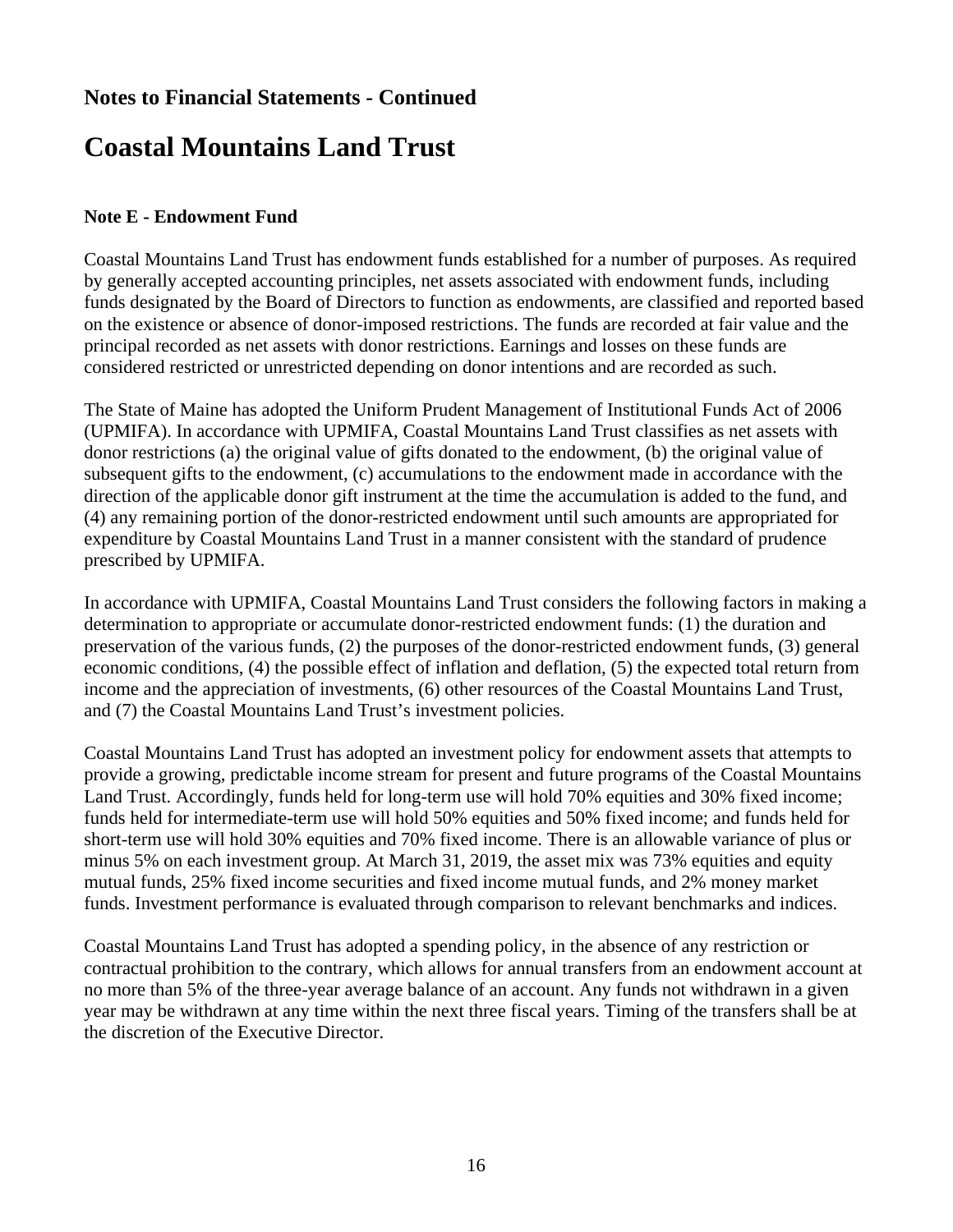# **Coastal Mountains Land Trust**

#### **Note E - Endowment Fund - Continued**

Endowment net asset composition by type of fund is as follows at March 31, 2019:

|                                  |              | Without        |  |                |         |
|----------------------------------|--------------|----------------|--|----------------|---------|
|                                  | Donor        |                |  | With Donor     |         |
|                                  | Restrictions |                |  | Restrictions   | Total   |
| Board-designated endowment funds |              | $\blacksquare$ |  | $\blacksquare$ | $\sim$  |
| Donor-restricted endowment funds |              | 32,075         |  | 614.739        | 646,814 |
| <b>Total Funds</b>               |              | 32,075         |  | 614.739        | 646.814 |

Changes in endowment net assets for the year ended March 31, 2019 are as follows:

|                            |                       | Without  |                            |         |       |           |
|----------------------------|-----------------------|----------|----------------------------|---------|-------|-----------|
|                            | Donor<br>Restrictions |          | With Donor<br>Restrictions |         |       |           |
|                            |                       |          |                            |         | Total |           |
| Endowment net assets,      |                       |          |                            |         |       |           |
| beginning of year          | \$                    | 21,745   | \$                         | 609,739 | \$    | 631,484   |
| Contributions received     |                       |          |                            | 5,000   |       | 5,000     |
| Investment return:         |                       |          |                            |         |       |           |
| Investment income, net     |                       | 26,880   |                            |         |       | 26,880    |
| Realized and unrealized    |                       |          |                            |         |       |           |
| gains (losses)             |                       | 19,679   |                            |         |       | 19,679    |
| Total investment return    |                       | 46,559   |                            |         |       | 46,559    |
| Appropriation of endowment |                       |          |                            |         |       |           |
| assets for expenditure     |                       | (36,229) |                            |         |       | (36, 229) |
| Endowment net assets,      |                       |          |                            |         |       |           |
| end of year                |                       | 32,075   |                            | 614,739 |       | 646,814   |

The internal reporting funds for endowment net assets for the year ended March 31, 2019 are as follows:

|                                   | Fair Value of |               |  | Appreciation |   |              |
|-----------------------------------|---------------|---------------|--|--------------|---|--------------|
|                                   |               | Original Gift |  | Assets       |   | (Deficiency) |
| Fernald's Neck Preserve Endowment |               | 550,000       |  | 570,847      | S | 20,847       |
| McLellan-Poor Preserve Endowment  |               | 22,000        |  | 28,260       |   | 6,260        |
| Land Trust Stewardship Endowment  |               | 42,739        |  | 47.707       |   | 4,968        |
| Total endowment funds             |               | 614.739       |  | 646,814      |   | 32,075       |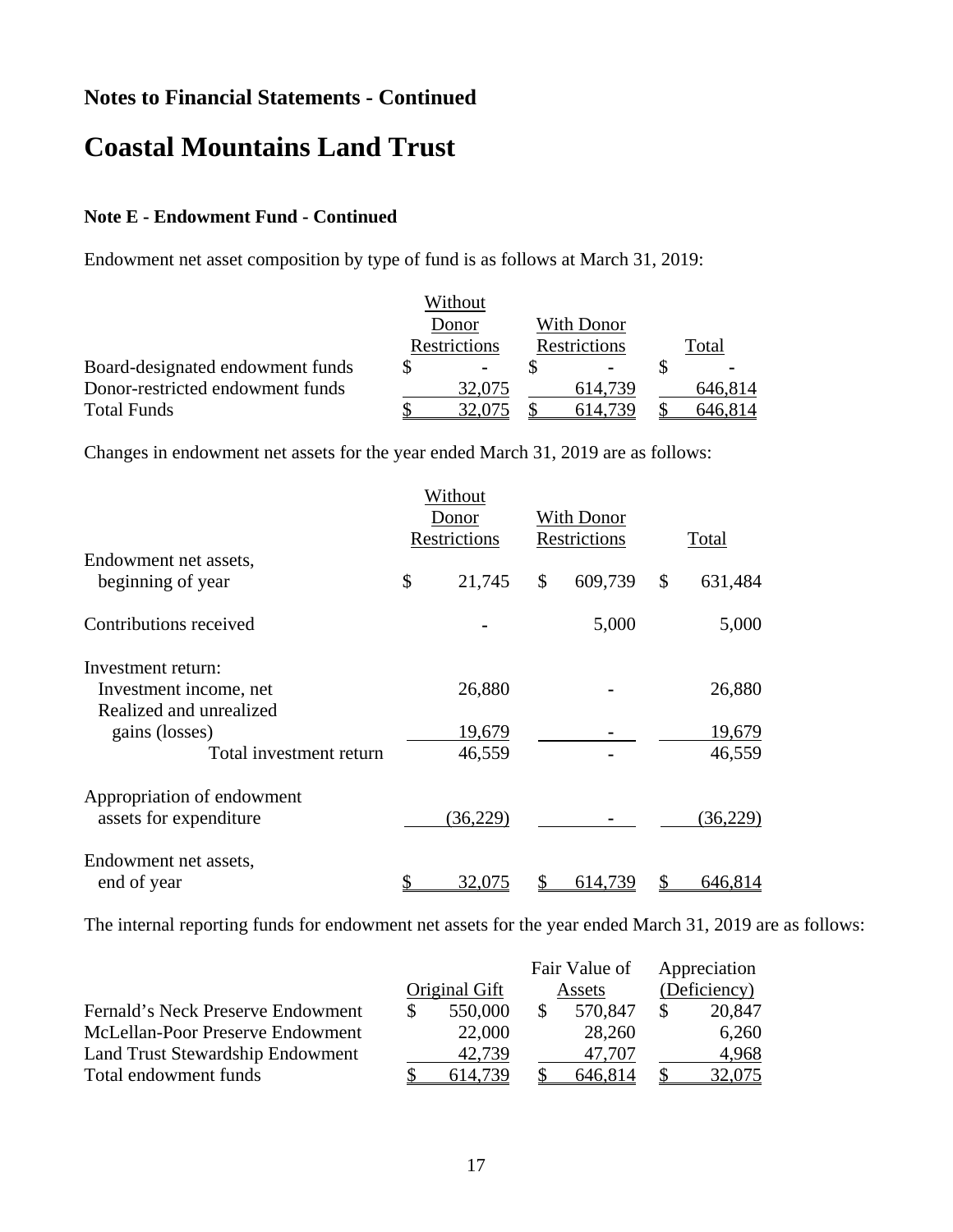## **Coastal Mountains Land Trust**

#### **Note F - Property and Equipment**

Property and equipment consisted of the following as of March 31:

|                               | 2019         | 2018         |
|-------------------------------|--------------|--------------|
| Land                          | \$<br>43,083 | \$<br>43,083 |
| Buildings and improvements    | 862,175      | 862,175      |
| Furniture and equipment       | 119,790      | 119,790      |
| Preserve improvements         | 50,607       | 31,002       |
| Easement improvements         | 47,035       |              |
|                               | 1,122,690    | 1,056,050    |
| Less accumulated depreciation | 430,901      | 391,444      |
|                               | 691,789      | 664,606      |

#### **Note G - Property**

The property of Coastal Mountains Land Trust consists of 5,602 acres of land in western Penobscot Bay owned in fee simple and received at various times from various donors and sellers. If donated, such properties are recorded at fair values as of the date donated, as determined by an independent appraisal. If purchased, the properties are recorded at the cost of acquisition.

Many properties acquired by Coastal Mountains Land Trust are later encumbered by conservation easements or declarations of trust which legally restrict the uses the land can be put to. Such encumbrances impair the market value of the property. Consequently all such properties have been written down to the estimated market value following the recording of the encumbrance.

During the year ended March 31, 2019, Coastal Mountains Land Trust purchased four fee simple properties and received three fee simple donations.

The balance of the property account is comprised of the following as of March 31:

|                                                        | 2019              | 2018                        |
|--------------------------------------------------------|-------------------|-----------------------------|
| Unimpaired value of permanently conserved property     | 11,892,408<br>SS. | 11,508,157<br><sup>\$</sup> |
| Unimpaired value of unrestricted property              | 13, 135, 589      | 13,119,450                  |
|                                                        | 25,027,997        | 24,627,607                  |
| Impairment reduction of permanently conserved property | 11,320,321        | 10,955,282                  |
| Impairment reduction of unrestricted property          | 12,381,682        | 12,381,681                  |
| Less total impairment reductions                       | 23,702,003        | 23,336,963                  |
|                                                        | 1,325,994         | 1,290,644                   |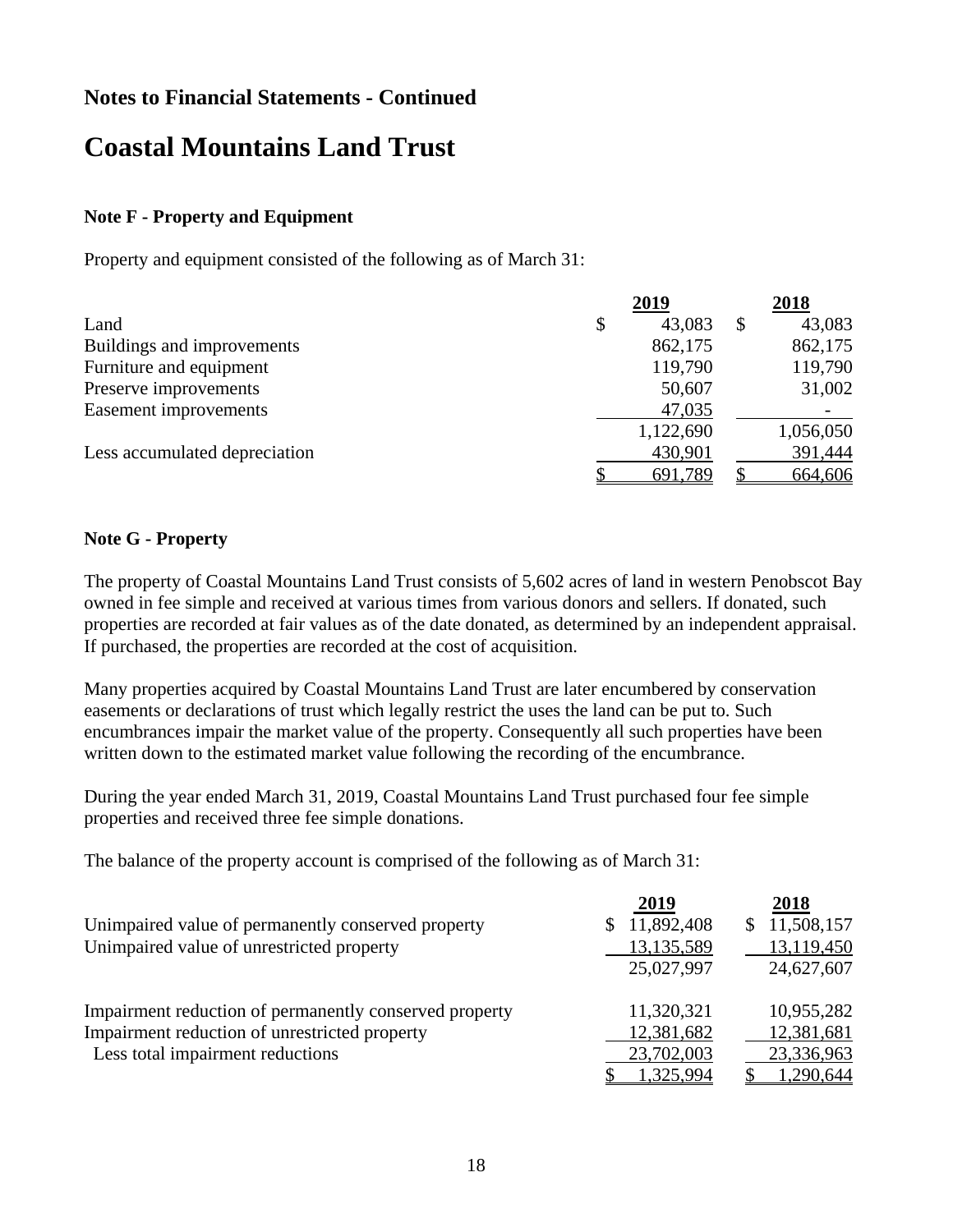# **Coastal Mountains Land Trust**

#### **Note H - Pledges Receivable**

Pledges receivable are as follows at March 31:

|                                      | 2019 |         | 2018 |         |
|--------------------------------------|------|---------|------|---------|
| Receivable due in less than one year |      | 142.123 |      | 210,582 |
| Receivable due in one to five years  |      | 35,000  |      | 141,218 |
| Less allowance for doubtful accounts |      |         |      |         |
|                                      |      |         |      | 351,800 |

Of the outstanding promises to give at March 31, 2019, 14% are due from related parties.

#### **Note I - Line of Credit**

Coastal Mountains Land Trust maintains a line of credit with a bank in the amount of \$100,000, which renews annually. Interest is payable at 2.75% and the credit line is collateralized by real estate. At March 31, 2019 and 2018, advances on the line of credit were \$0.

#### **Note J - Short-Term Notes Payable**

During the year ended March 31, 2018, Coastal Mountains Land Trust obtained \$127,650 in short-term financing to purchase the Hosmer Brook North Tract. The note was payable in two annual installments of \$67,680, with interest at 4%. The final payment on the note was due on January 15, 2019. The note was secured by the property.

During the year ended March 31, 2019, Coastal Mountains Land Trust obtained \$200,000 in short-term financing to purchase the Mirror Lake Conservation Easement. Subsequently, it was approved by the lender to use this financing for other land transactions. The note is payable in one installment of \$200,000, with interest at 0%. The payment on the note is due on September 30, 2019. The note is secured by cash held at a local bank.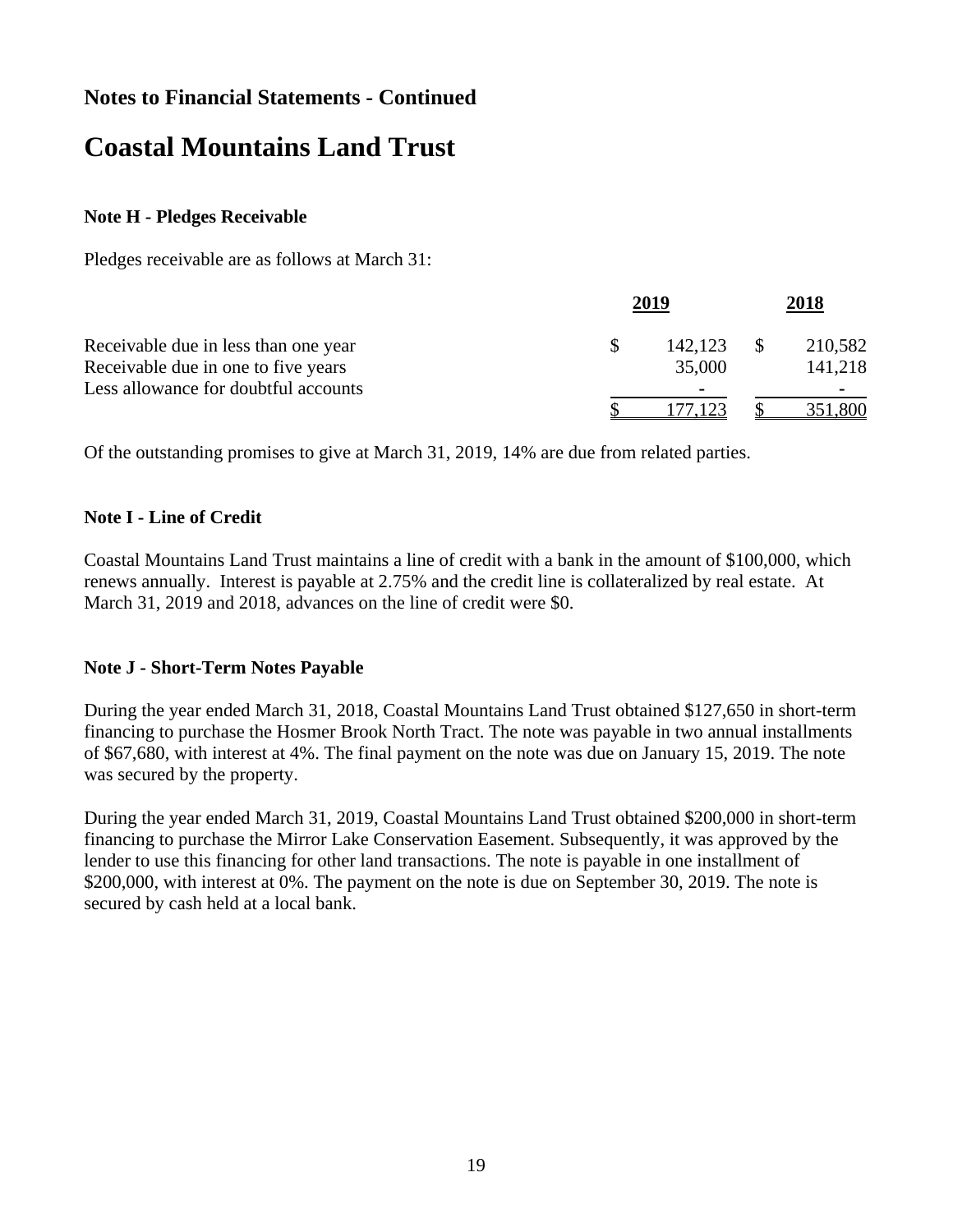# **Coastal Mountains Land Trust**

### **Note K - Net Assets with Donor Restrictions**

Net assets with donor restrictions are restricted for the following purposes at March 31:

|                                                                    | 2019            |                          | 2018      |
|--------------------------------------------------------------------|-----------------|--------------------------|-----------|
| Subject to expenditure for specified purpose:                      |                 |                          |           |
| <b>Future Purchases of Conservation Land</b>                       |                 |                          |           |
| Fernald's Neck Acquisition Reserve                                 | \$<br>332,343   | \$                       | 343,229   |
| Ducktrap River Watershed                                           | 4,650           |                          | 21,238    |
| Meadow Brook / Hurds Pond                                          | 39,429          |                          | 39,708    |
| Morgan / Hurds Pond                                                | 98,666          |                          | 98,666    |
| <b>Bald and Ragged Mountains</b>                                   | 712,100         |                          | 1,814,289 |
| Mt. Tuck Region of Interest                                        | 54,750          |                          |           |
|                                                                    | 1,241,938       |                          | 2,317,130 |
| Stewardship of Conservation Land                                   |                 |                          |           |
| Grants                                                             | 3,500           |                          | 3,500     |
| Beech Hill Preserve 100 <sup>th</sup> Anniversary Capital Campaign | 31,080          |                          | 52,017    |
| <b>Conservation Lands Defense</b>                                  | 404,155         |                          | 390,826   |
| Mount Percival Preserve Stewardship                                | 12,695          |                          | 12,695    |
| McLellan-Poor Preserve Stewardship                                 | 2,732           |                          | 2,732     |
| Long Cove / Headwaters Preserves Stewardship                       | 9,195           |                          | 10,920    |
| Land Trust Stewardship Reserve                                     | 372,218         |                          | 349,906   |
| Howe Hill Farm Stewardship                                         | 47,610          |                          | 44,240    |
| Beech Hill Preserve Stewardship                                    | 315,575         |                          | 307,244   |
| Pendleton Stewardship                                              | 37,351          |                          | 18,976    |
| RunBelfast                                                         | 372             |                          |           |
|                                                                    | 1,236,483       |                          | 1,193,056 |
| Beneficial Interest in Split-Interest Agreements                   |                 |                          |           |
| Split-interest agreements                                          | 331,042         |                          | 350,286   |
| Not subject to appropriation or expenditure:                       |                 |                          |           |
| Property for conservation                                          | 572,087         |                          | 552,875   |
| Fernald's Neck Preserve endowment                                  | 550,000         |                          | 550,000   |
| Land Trust Stewardship endowment                                   | 42,739          |                          | 37,739    |
| McLellan-Poor Preserve endowment                                   | 22,000          |                          | 22,000    |
|                                                                    | 1,186,826       |                          | 1,162,614 |
| Total net assets with donor restrictions                           | \$<br>3,996,289 | $\overline{\mathcal{L}}$ | 5,023,086 |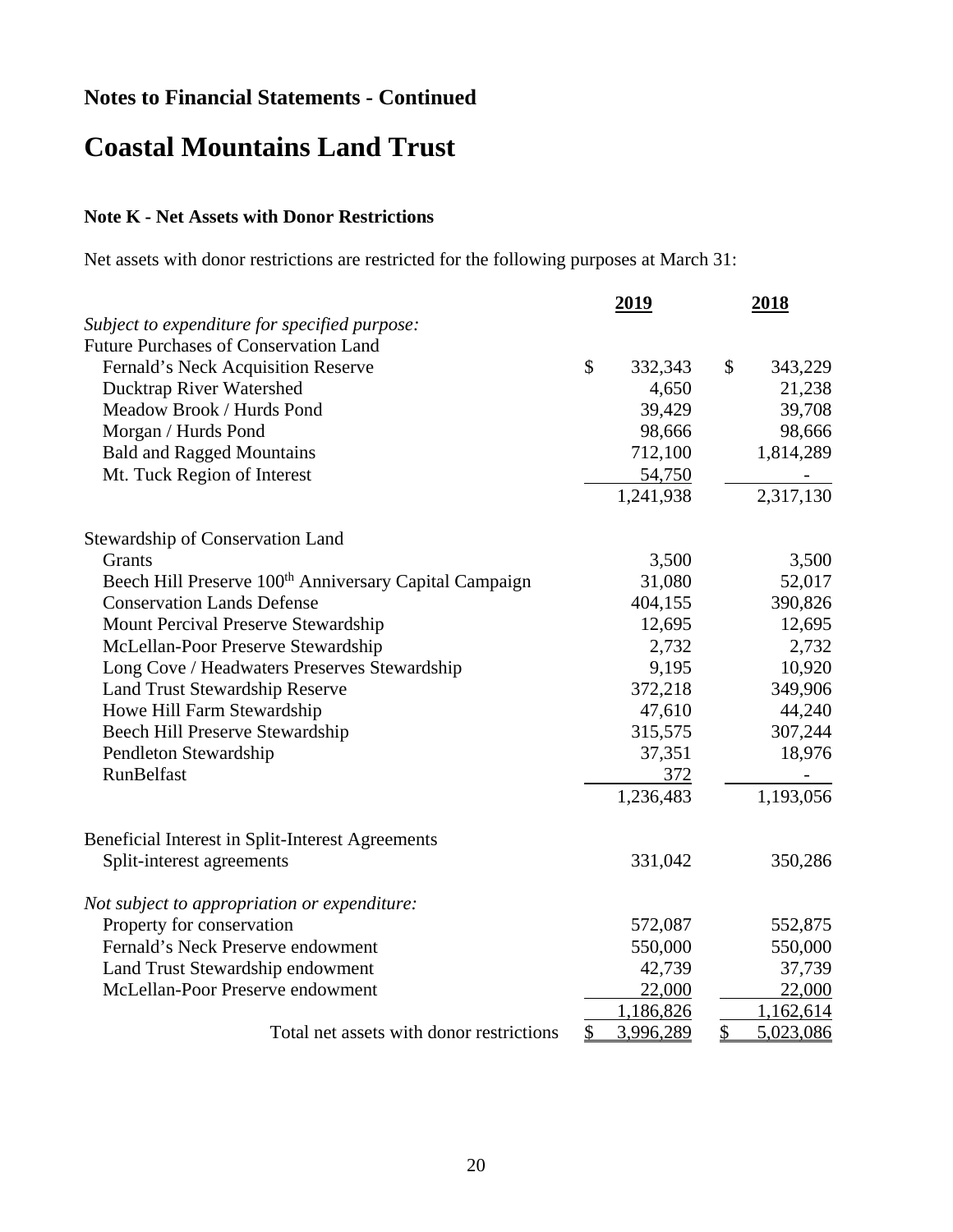## **Coastal Mountains Land Trust**

#### **Note L - Board Designated Net Assets**

Board designated net assets (which are included in net assets without restrictions) consist of the following at March 31:

|                                         | 2019         | 2018         |
|-----------------------------------------|--------------|--------------|
| <b>General Acquisitions BDF</b>         | \$<br>36,214 | \$<br>26,252 |
| <b>Bald and Ragged Mountains BDF</b>    | 18,158       | 18,158       |
| General Stewardship BDF                 | 5,485        | 4,283        |
| <b>Land Trust Operating Reserve BDF</b> | 225,503      | 218,720      |
| Land Trust Stewardship Reserve BDF      | 15,763       | 26,568       |
| <b>Conservation Lands Defense BDF</b>   | 3,161        | 5,450        |
| Designated for subsequent year          | 30,000       |              |
|                                         | 334,284      | 299,431      |

#### **Note M - Liquidity and Availability**

Financial assets consist of the Coastal Mountains Land Trust's cash and cash equivalents, investments, pledges receivable, and grants receivable. The following reflects Coastal Mountains Land Trust's financial assets as of March 31, 2019, reduced by amounts not available for general use because of contractual or donor-imposed restrictions within one year of the date of the Statement of Financial Position.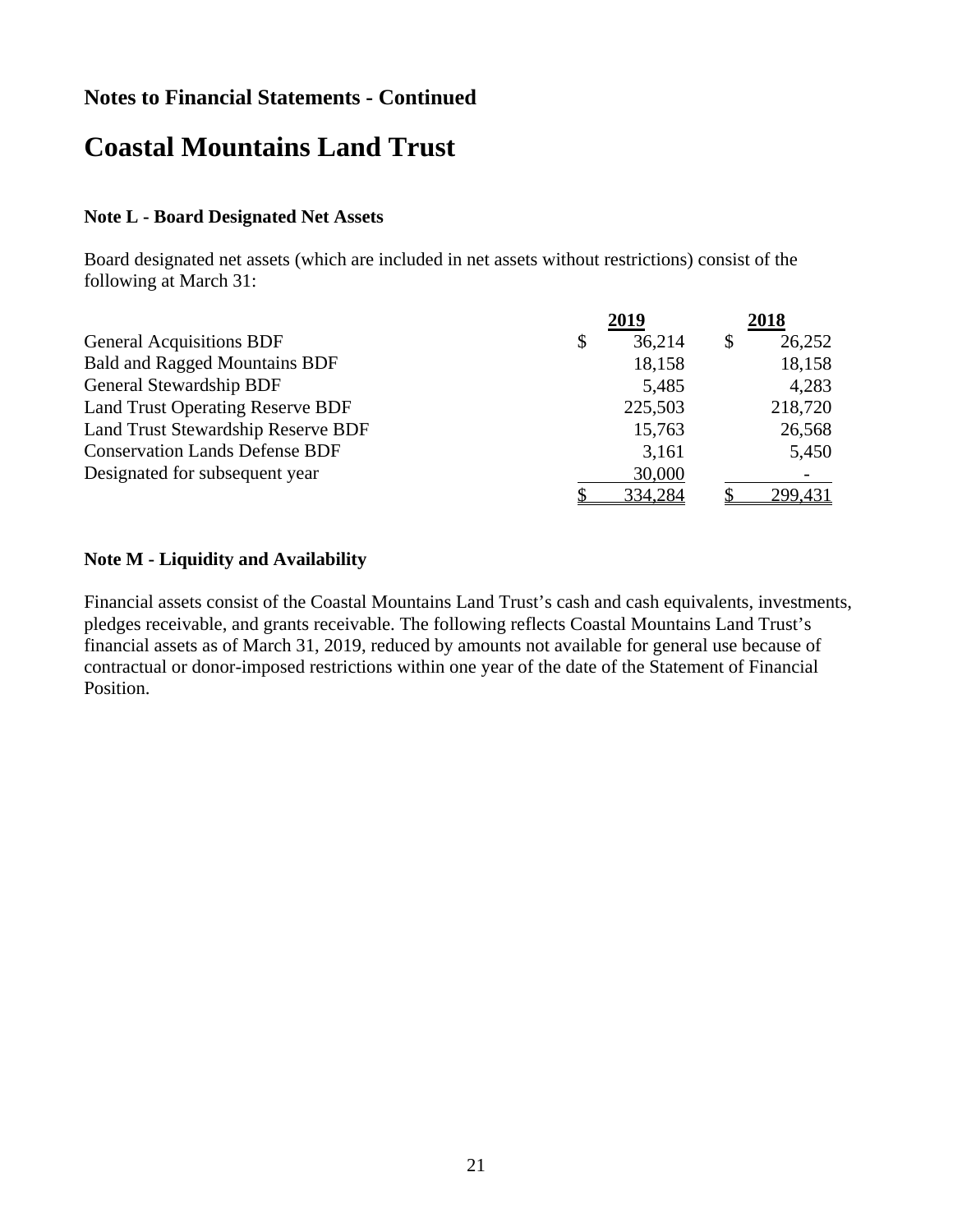## **Coastal Mountains Land Trust**

#### **Note M - Liquidity and Availability - Continued**

Financial assets available to meet cash needs for general expenditures within one year consists of the following at March 31:

|                                                                             | 2019            | 2018                      |
|-----------------------------------------------------------------------------|-----------------|---------------------------|
| Financial assets, at year-end                                               | \$<br>4,008,763 | 4,725,834<br>$\mathbb{S}$ |
| Less those unavailable for general expenditures<br>within one year, due to: |                 |                           |
| Contractual or donor-imposed restrictions:                                  |                 |                           |
| Restricted by donor with time or purpose restrictions                       | (2,478,421)     | (3,510,186)               |
| <b>Board designations:</b>                                                  |                 |                           |
| <b>General Acquisitions BDF</b>                                             | (36,214)        | (26, 252)                 |
| <b>Bald and Ragged Mountains BDF</b>                                        | (18, 158)       | (18, 158)                 |
| General Stewardship BDF                                                     | (5,485)         | (4,283)                   |
| <b>Land Trust Operating Reserve BDF</b>                                     | (225,503)       | (218, 720)                |
| Land Trust Stewardship Reserve BDF                                          | (15,763)        | (26, 568)                 |
| <b>Conservation Lands Defense BDF</b>                                       | (3,161)         | (5,450)                   |
| Designated for subsequent year                                              | (30,000)        |                           |
| Financial assets available to meet cash needs for general                   |                 |                           |
| expenditures within one year                                                | \$<br>1,196,058 | 916,217                   |

Coastal Mountains Land Trust's financial assets available to meet cash needs for general expenditures within one year represents funding for ongoing operational requirements and planned increases in program expenditures in 2019.

Coastal Mountains Land Trust is substantially supported by contributions from donations solicited and contributions received. Coastal Mountains Land Trust actively manages its cash flow to ensure funds are available for general expenditures, liabilities, and other obligations as they come due. Although Coastal Mountains Land Trust does not intend to spend the board designated funds listed above, amounts from these funds can be appropriated if necessary. As more fully described in Note I, Coastal Mountains Land Trust also has availability under the line of credit of \$100,000, should an unanticipated liquidity need be identified.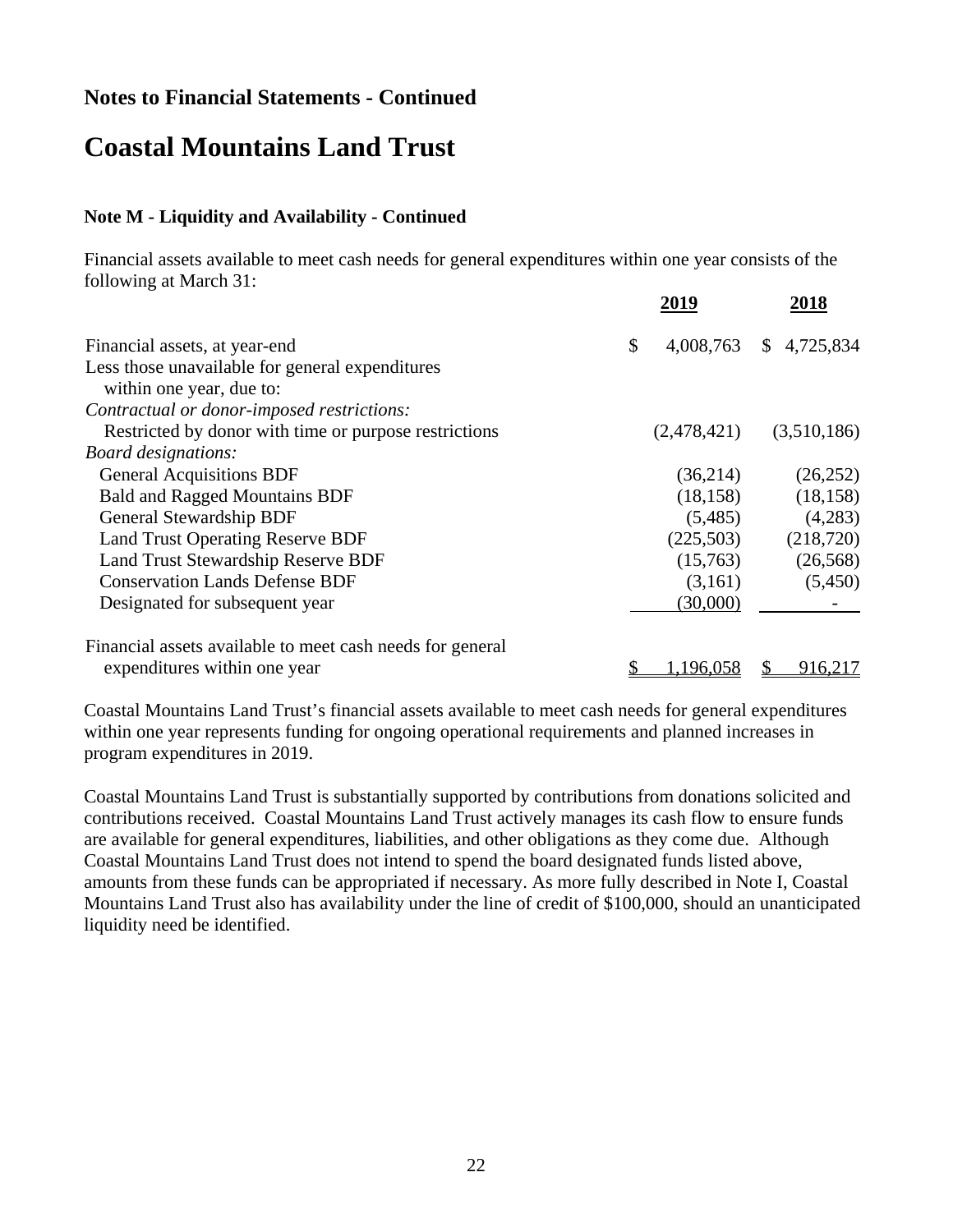# **Coastal Mountains Land Trust**

#### **Note N - Contingent Liability**

Coastal Mountains Land Trust holds 61 conservation easements covering 4,328.6 acres. Coastal Mountains Land Trust is committed to monitoring these properties in order to ensure that the condition of the conservation easements is not violated. In the event that any violation of these easements is deemed to have occurred, Coastal Mountains Land Trust is committed to bringing any and all actions necessary to defend the easements. To mitigate the financial risk such a commitment brings, Coastal Mountains Land Trust has purchased conservation defense liability insurance through Terrafirma Risk Retention Group LLC, a mutual insurer created by the Land Trust Alliance. An estimate of the remaining potential liability cannot be made.

#### **Note O - Concentrations**

Gifts from seven donors or grantors comprised approximately 43% of the Coastal Mountains Land Trust's revenues for the fiscal year ended March 31, 2019. Four donors' balances comprised approximately 70% of the pledges receivable balance at March 31, 2019.

#### **Note P - Commitment**

During the year ended March 31, 2015, Coastal Mountains Land Trust signed a letter of intent with the Maine Water Company that would result in the market-value purchase of one easement from the Maine Water Company for \$1.875 million and the bargain purchase of another easement from the Maine Water Company for \$600,000. The agreement has received approval from the Maine Public Utilities Commission and Maine Water Company's shareholders and bondholders. During the year ended March 31, 2019, the market value purchase of one of the two easements was completed, conserving 786 acres. The second transaction is anticipated to close by June 30, 2019, and will conserve approximately 500 acres.

#### **Note Q - Income Taxes**

Coastal Mountains Land Trust qualifies as an organization exempt from federal income tax under Internal Revenue Code Section 501(c)(3) and files a Form 990 tax return. Coastal Mountains Land Trust has adopted the provisions of FASB ASC 740, Income Taxes. With few exceptions, Coastal Mountains Land Trust is no longer subject to U.S. federal income tax examinations by tax authorities for fiscal years before 2016 due to the statute of limitations. Management of Coastal Mountains Land Trust believes it has no material uncertain tax positions and, accordingly it will not recognize any liability for unrecognized tax benefits.